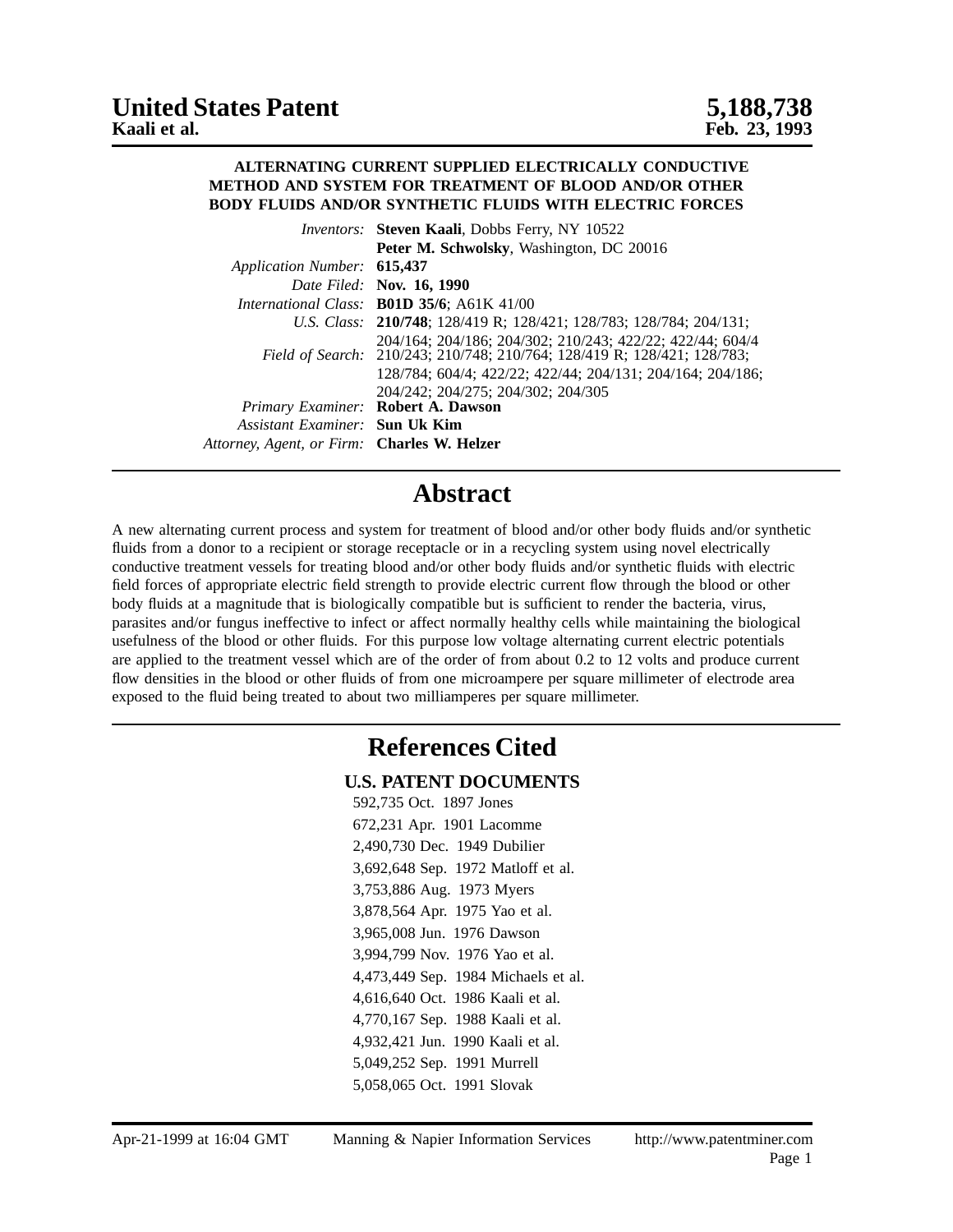5,133,932 Jul. 1992 Gunn et al.

### **NON-U.S. PATENT DOCUMENTS**

995848 Jul. 1983 Union of Soviet Socialist Republics 210/243

## **Other Publications**

Proceedings of the Society for Experimental Biology & Medicine, vol. 1, (1979), pp. 204-209, "Inactivation of Herpes Simples Virus with Methylene Blue, Light and Electricity"–Mitchell R. Swartz et al.

Journal of the Clinical Investigation published by the American Society for Clinical Investigations, Inc., vol. 65, Feb. 1980, pp. 432-438–"Mechanisms of Photodynamic Inactivation of Herpes Simplex Viruses"–Lowell E. Schnipper et al.

Journal of Clinical Microbiology, vol. 17, No. 2, Feb. 1983, pp. 374-376, "Photodynamic Inactivation of Pseudorabier Virus with Methylene Blue Dye, Light and Electricity"–Janine A. Badyisk et al.

### **Summary**

This invention relates to novel electrically conductive methods and systems employing electrically conductive vessels provided with electrically conductive surfaces for use in subjecting blood and/or other body fluids and/or synthetic fluids such as tissue culture medium to direct treatment by alternating current electric forces.

### **BACKGROUND PROBLEM**

It is now well known in the medical profession and the general public that blood collected in a blood bank from a large number of donors may be contaminated by contaminants such as bacteria, virus, parasites and/or fungus obtained from even a single donor. While screening of donors has done much to alleviate this problem, the screening of donors can and does miss occasional donors whose blood is unfit for use. When this occurs and the unfit blood is mixed with otherwise usable blood, the entire batch must be discarded for transfusion purposes. Because of this problem, the present invention has been devised to attenuate any bacteria, virus (including the AIDS HIV virus) parasites and/or fungus contained in blood contributed by a donor to the point that any such contaminant is rendered ineffective for infecting a normally healthy human cell, but does not make the blood biologically unfit for use in humans. Similar problems exist with respect to treatment of other body fluids, such as amniotic fluids. The treatment method and system is also applicable to mammals other than humans.

In addition to the above, there is a need for methods and systems for the treatment of blood and other body fluids both in in-situ processing wherein the treated blood and/or other body fluids are withdrawn from the body, treated and then returned to the body in a closed loop, recirculating treatment process that is located near but outside the patient's body, or the treatment can be effected through implanted treatment system components.

In co-pending United States application serial No. 07/615,800 entitled "Electrically Conductive Methods and Systems for Treatment of Blood and Other Body Fluids with Electric Forces"-Steven Kaali and Peter M. Schwolsky, inventors, filed concurrently and co-pending with this application, a similar treatment method and system employing direct current excitation potentials is described and claimed. The disclosure of co-pending application Ser. No. 07/615,800 hereby is incorporated into this application in its entirety.

### **SUMMARY OF INVENTION**

The present invention provides new electrically conductive methods and systems using alternating electric current excitation potentials for treating blood and/or other body fluids, such as amniotic fluids, and/or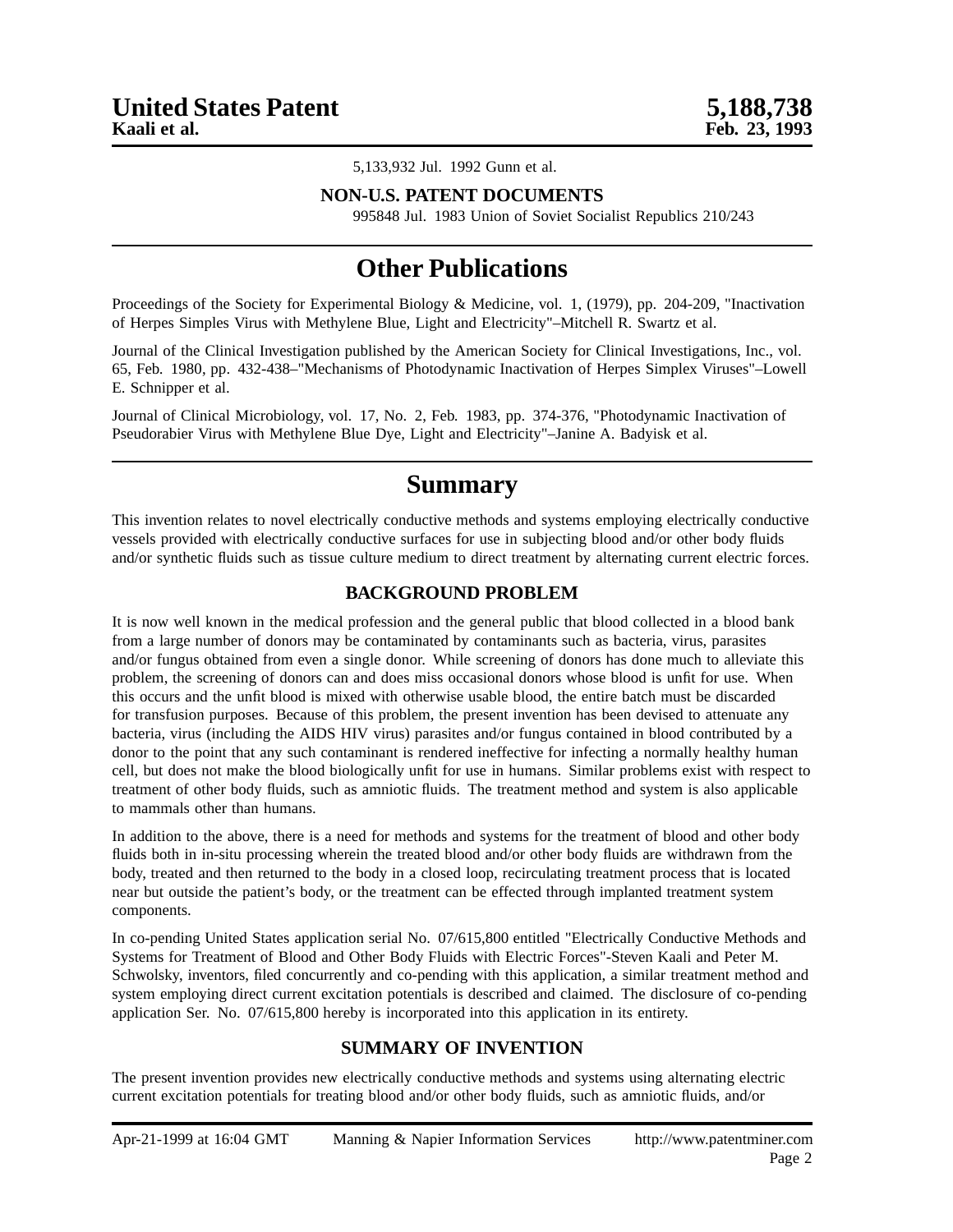# **United States Patent 5,188,738**

synthetic fluids such as tissue culture medium from a donor to a transfusion recipient or to a storage receptacle, or for recirculating a single donor's or patient's blood or other body fluids. The treatment can be accomplished in a treatment system external of the body or by implant devices for purging contaminants using a novel electrically conductive vessel for direct electric treatment of blood or other body fluids, such as amniotic fluids, with alternating current electric field forces of appropriate electric field strength to attenuate such contaminants to the extent that bacteria, virus, fungus, and/or parasites contained in the blood or other body fluids are rendered ineffective to infect and/or affect normally healthy human cells. The treatment, however, does not render the blood or other body fluids biologically unfit for use in humans or other mammals after the treatment. The new methods and systems according to the invention achieve these ends without requiring time consuming and expensive processing procedures and equipment in addition to those normally required in the handling of blood or other body fluids or synthetic fluids. The invention can be used to achieve the electric field force treatment during the normally occurring transfer processing from a donor to a recipient or to a collection receptacle, or recirculation of a single donor's or patient's blood or other body fluids, such as amniotic fluids.

## **Drawing Description**

### **BRIEF DESCRIPTION OF DRAWINGS**

The above and many other objects, features and attendant advantages of this invention will be appreciated more readily as the invention becomes better understood from a reading of the following detailed description, when considered in connection with the accompanying drawings, wherein like parts in each of the several figures are identified by the same reference characters, and wherein:

FIG. 1 is a diagrammatic, fragmentary, elevational view of a new blood transfer system using a novel alternating current electrically conductive treatment vessel in the form of conductive tubing to directly treat blood being transferred to a storage receptacle with electric field forces according to the invention;

FIG. 2 is an enlarged, horizontal cross sectional view of the novel electrically conductive tubing treatment vessel taken across lines 2–2 of FIG. 1;

FIG. 3 is a longitudinal, vertical sectional view of the novel electrically conductive tubing treatment vessel taken along the staggered section lines 3–3 of FIG. 2;

FIG. 4 is a view similar to FIG. 2 showing a different construction of the novel electrically conductive tubing treatment vessel;

FIG. 5 is a view similar to FIG. 3, taken along the staggered section lines 5–5 of FIG. 4;

FIG. 6 is a diagrammatic, fragmentary, elevational view showing a different modification of a novel blood transfer system using a novel electrically conductive tubing treatment vessel, and which employs a blood pump and a blood flow regulator;

FIG. 7 is an enlarged cross sectional view, similar to FIG. 2 that shows an electrically conductive tubing treatment vessel fabricated from longitudinally extending, integrally molded strips of alternate polarity, conductive polymer interconnected by integrally molded, insulating, longitudinally extending strips made of polymer or other insulating material;

FIG. 8 is a diagrammatic, fragmentary elevational view showing a different form of a blood transfer system according to the invention wherein a small electrically conductive vessel in the form of a short piece of tubing and a miniaturized battery power source are implanted in the arm of a human being to provide a novel electrically conductive blood and other body fluid treatment system which operates in a closed loop, recirculating manner;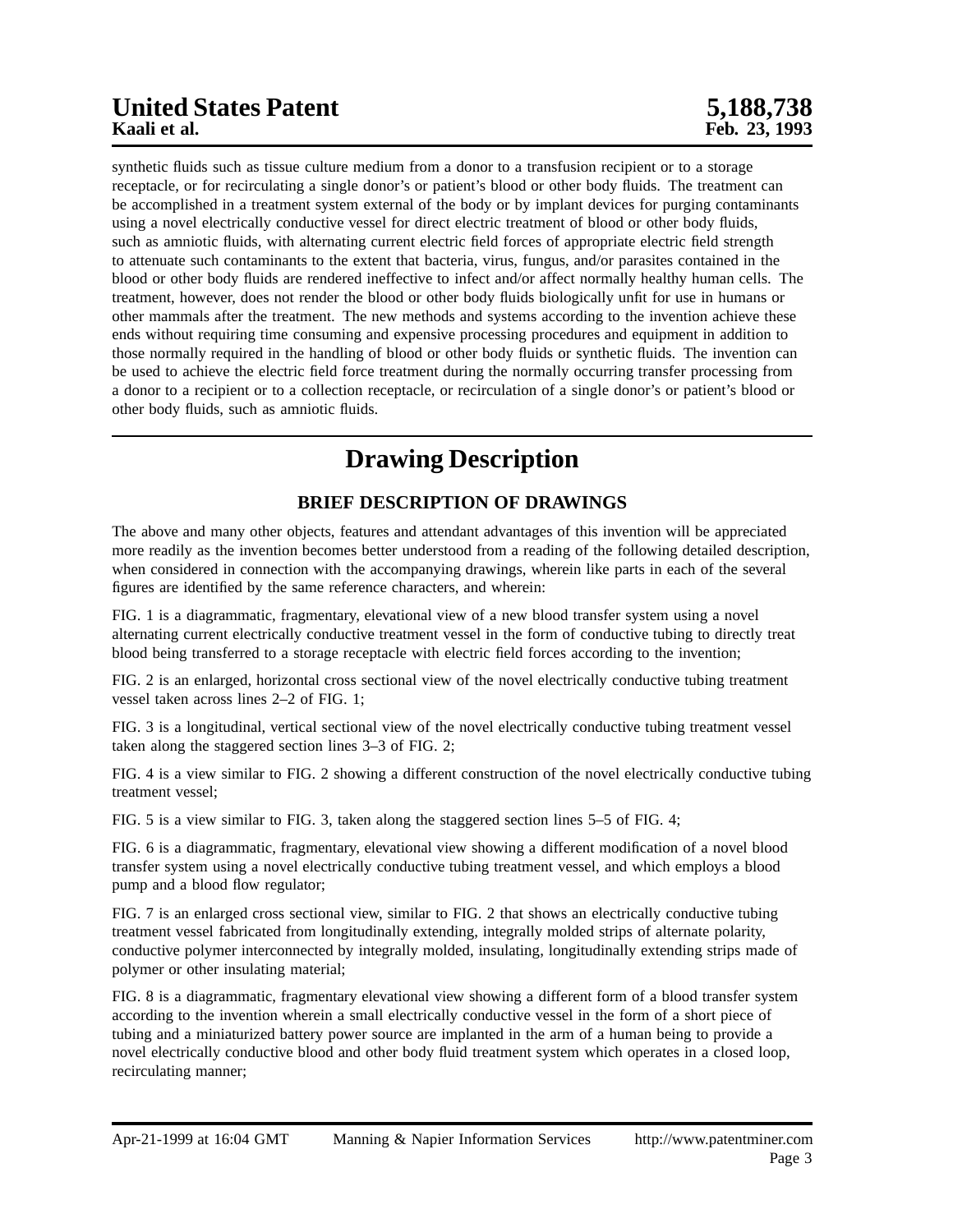FIG. 9 is a partial, diagrammatic sectional view of the upper arm portion of a human being and shows in greater detail the construction of a specially designed miniaturized, electrically conductive treatment vessel with associated miniaturized battery electric power source and DC to AC power converter for use in the implant treatment system shown in FIG. 8;

FIG. 10 illustrates the details of construction of a somewhat different form of miniaturized electrified treatment tubing for use in an implanted treatment system of the type shown in FIG. 8 and built according to the invention;

FIGS. 11 and 11A illustrate still a different construction for the electrified treatment tubing for use in practicing the invention wherein the tubing has a square or rectangular cross section with upper and lower conductive sides and intervening right and left sides separating the two conductive sides made from plastic or other suitable electrical insulating material;

FIG. 12 is a perspective top and side view of a novel electrified, closed, octagonally-shaped, flat, box-like treatment vessel having an enlarged cross sectional area relative to the cross sectional diameter of the inlet and outlet tubes supplying the interior of the treatment vessel;

FIG. 12A is a partial, cross sectional view of the enlarged treatment vessel shown in FIG. 12;

FIG. 13 is a perspective view of a second form of enlarged cross sectional area treatment vessel having an exterior shape similar to that of FIG. 12, but wherein the electrically conductive electrodes of the treatment vessel comprise interleaved conductive plates with one set of alternate ones of the plates being electrically insulated from the remaining set, and wherein different polarity electric potentials are applied to the respective sets. If desired, the electrode plates may be formed from an electrically conductive porous material;

FIG. 13A is a partial, cross sectional view taken through the electrically conductive treatment vessel shown in FIG. 13;

FIG. 13B is a sectional view taken through staggered line 13B–13B of FIG. 13A;

FIG. 14 is a longitudinal sectional view of still a different form of enlarged diameter electrified treatment vessel wherein the vessel is in the form of an elongated cylinder, and the sets of conductive electrodes mounted therein are concentrically arrayed within the interior of the treatment vessel and maintained at different electric potentials;

FIG. 14A is a cross sectional view of FIG. 14 taken through plane A–A;

FIG. 15 is an enlarged longitudinal sectional view of still another form of an enlarged cross sectional area treatment vessel according to the invention wherein the electrically conductive electrodes of the treatment vessel are comprised by longitudinally extending needle-like electrodes with alternate ones of the needle-like electrodes being provided with opposite polarity electric potentials;

FIG. 15A is a cross sectional view of the treatment vessel shown in FIG. 15 taken through plane A–A of FIG. 15;

FIG. 16A is a partial cross-sectional view taken through 16A–16A of FIG. 16;

FIG. 16 is a perspective view of still another form of enlarged cross sectional area treatment vessel according to the invention wherein the treatment vessel comprises a relatively large block of insulating material having parallel, longitudinally extending, open ended tubes formed through its length. The tubes are provided with electrically separated, opposed, parallel extending conductive plate electrodes which have opposite polarity electric potentials applied thereto. The ends of the tubes open into and are supplied from, or supply, respective reservoirs formed on the respective ends of the central block of insulating material containing the tubes, with inlet and outlet conduits for body fluids to be treated connected to the free ends of the respective reservoirs;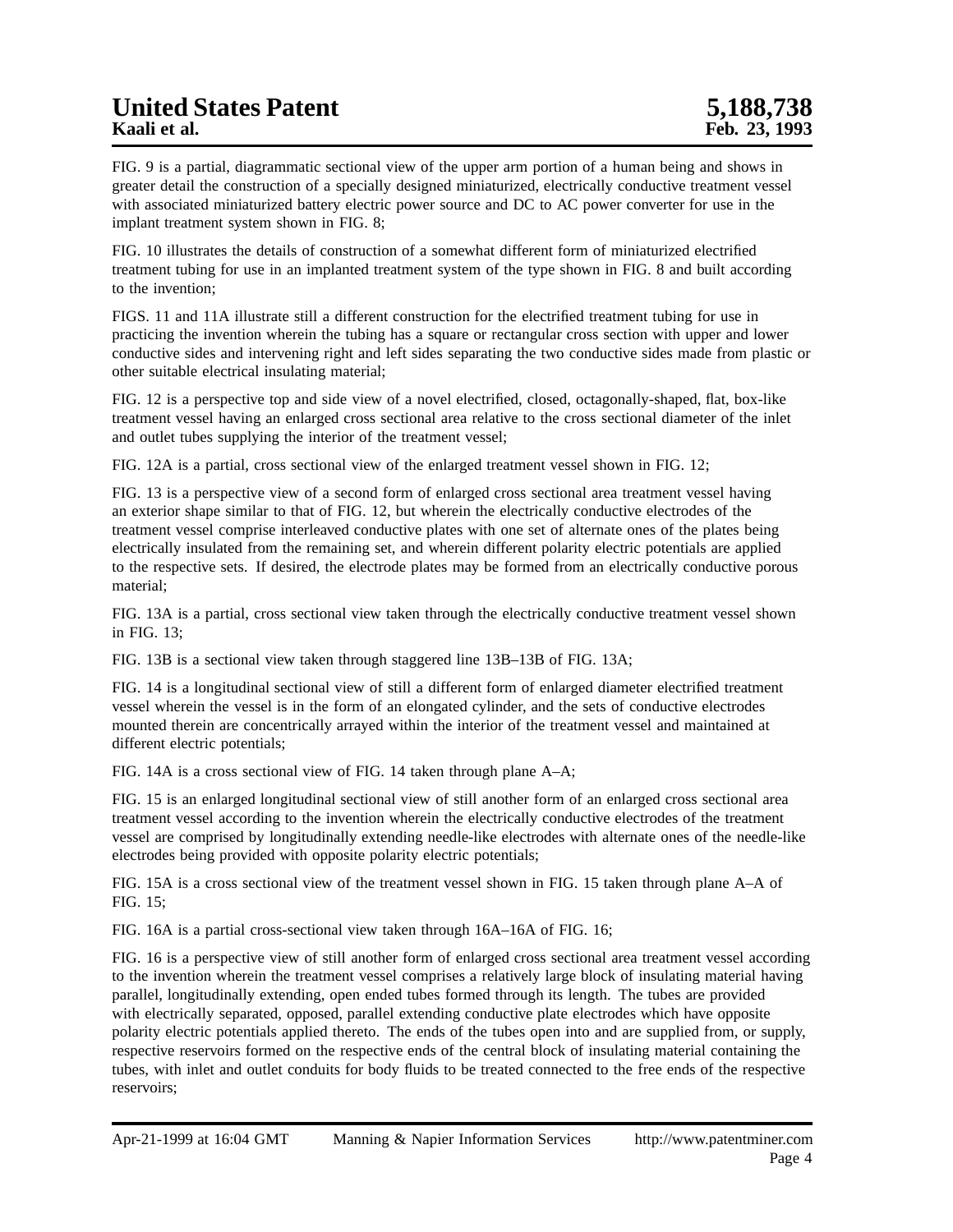FIG. 17 is a perspective view of an enlarged cross sectional area treatment vessel similar to FIG. 16 wherein the body of the treatment vessel is cylindrical in nature;

FIG. 18 is a diagrammatic, fragmentary elevational view of a human blood or other body fluid treatment system according to the invention employing one of the larger cross sectional dimension fluid treatment vessels shown in any one of FIGS. 12-16 of the drawings, and which is suitable for use in a continuous flow through recirculating body fluid treatment system; and

FIG. 19 is a diagrammatic, fragmentary elevational view of still another human blood or other body fluid, closed loop, recirculating treatment system according to the invention designed for use with the enlarged diameter fluid treatment vessels illustrated in FIGS. 12-16, and which employs both inlet and outlet fluid pumps on each side of the treatment vessel. With this arrangement the system can be operated in an intermittent manner to allow batch treatment of the body fluids to fully take place before passage of the body fluids being treated back to the patient.

## **Detail Description**

### **BEST MODE OF PRACTICING INVENTION**

FIG. 1 is a schematic illustration of one form of a novel blood and other body fluid treatment system according to the invention. FIG. 1 shows an electrically conductive blood and/or other body fluid treatment vessel constructed according to the invention which is in the form of intravenous tubing 11 interconnected between a hypodermic needle 12 and a blood storage receptacle 14. The needle 12 is inserted in an artery or vein of the arm 13 of a blood donor and the tubing 11 leads from the arm 13 to the receptacle 14. Alternatively, the system could be set up to transfer blood from the storage receptacle 14 to the arm of a recipient or could be designed to recirculate the blood through electrified tubing 11 back to the donor. The electrically conductive tubing 11 may be of any desired length as indicated by the break at 15 so that it can be appropriately set up to lead from a comfortable position for the donor from whose arm 13 the blood is being taken to a proper storage location for the receptacle 14. The greater the length of the electrified portion of tubing 11, then the more extended is the exposure of the blood (or other body fluid) to the electric field force effects and low level, biologically compatible current flow through the body fluid being treated thereby assuring adequate electrification treatment of the fluid without impairing the biological usefulness of the blood or other body fluid being treated.

FIG. 2 is a cross sectional view of the electrically conductive tubing 11 taken through plane 2–2 of FIG. 1. The tubing 11 may be from 1 to about 20 millimeters in inside diameter, although it may be larger or smaller in diameter depending upon the intended application. For example, if the blood transfer system is for the purpose shown in FIG. 6, then the tubing may have a cross sectional dimension of about 5 millimeters. However, if the intended use is in an implanted blood treatment system, such as shown in FIG. 8, then the tubing diameter must be designed to result in a flow-through rate corresponding to the natural circulatory blood flow rate of the patient in which the system is implanted, and must be long enough to assure effective electrification treatment at the flow rate selected. The tubing 11 is formed from plastic, rubber, medical grade polymer, or other suitable material which is compatible with human fluids and/or tissue. A plurality of physically separated, electrically conductive surface segments form opposed, parallel electrodes shown at 16 and 16A on the inside of tubing 11 from electrically conductive materials such as platinum, platinum alloys, silver, silver or platinum covered alloys, or other similar conductive materials such as conductive polymers, or silver or platinum covered polymers which are compatible with human fluids and tissue. The spacing between opposed electrodes 16 and 16A is of the order of 1 to 19 millimeters and perhaps may be more or less dependent upon the application and the conductivity of the body fluids being treated.

FIG. 3 is a longitudinally extending sectional view along the axis of tubing 11 taken through staggered section lines 3–3 of FIG. 2. From FIG. 3 of the drawings it will be seen that the electrically conductive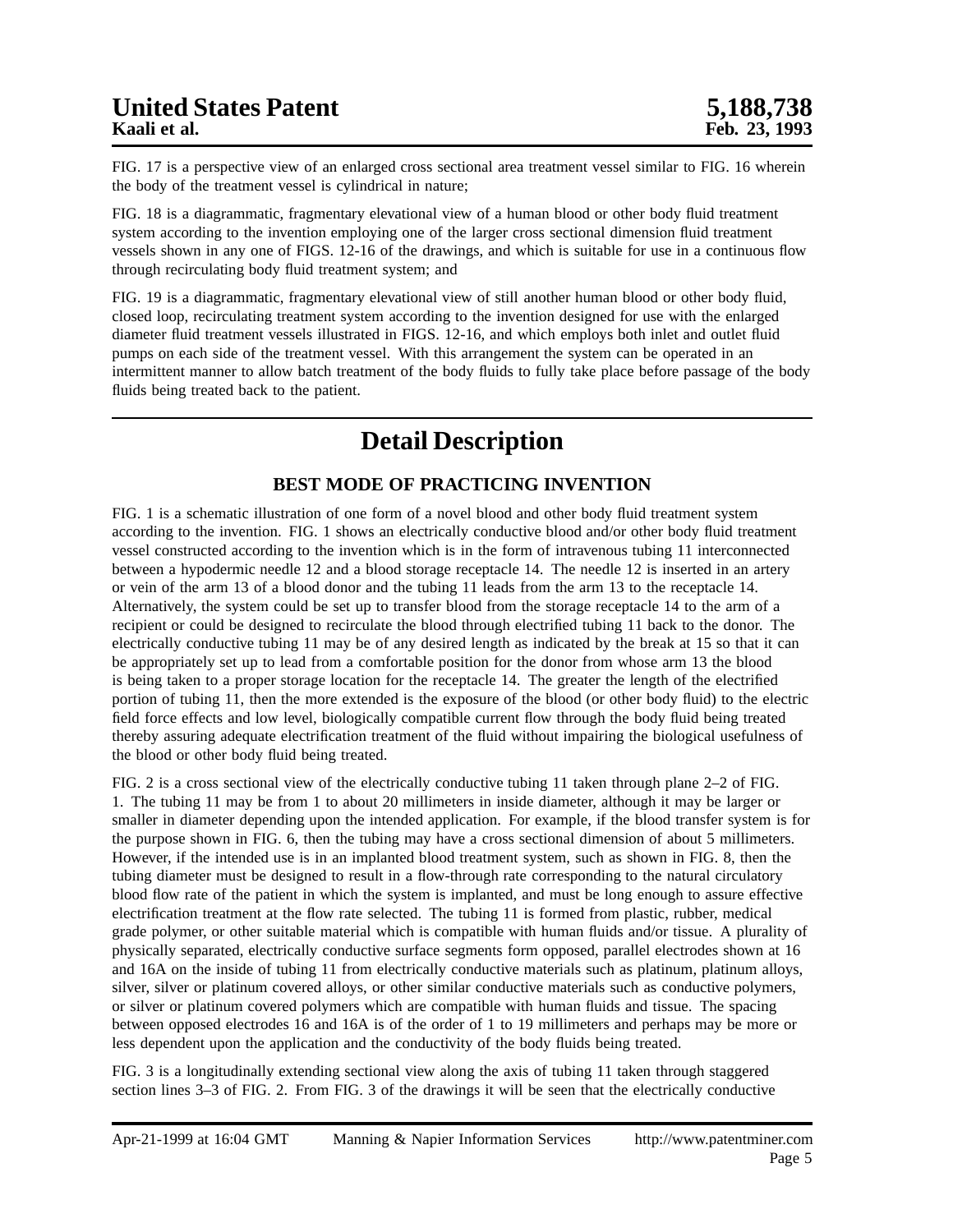# **United States Patent 5,188,738**<br> **Example 18 States Patent 5,188,738**<br>
Feb. 23, 1993

surface segments 16 and 16A all comprise longitudinally extending, zebra-like stripe or strip electrodes which extend longitudinally in parallel with the longitudinal axis of the tubing 11. In between each longitudinally extending conductive stripe electrode 16 or 16A is a longitudinally extending electric insulating area 17 which electrically isolates the alternate electrically conductive, zebra-like stripe electrodes 16 and 16A one from the other.

As best shown in FIG. 3, a first set of alternate electrically conductive surface stripes 16 are electrically connected in common to a first annular terminal buss 18 which circumferentially surrounds the tubing 11 and is embedded within the sidewalls of the tubing 11 at a suitable point along its length. The design is such that the first annular terminal buss 18 is electrically isolated from the remaining second set of alternate, electrically conductive surface stripe electrodes 16A and is electrically connected through a conductor terminal 19 to an alternating current source of electric excitation potential. AC source 20 may comprise the output from an AC to AC voltage converter for converting 110 volt AC potential to the desired 0.2 volts to 12 volts for use in the invention. For those treatment systems which are to be implanted as described hereafter, the AC source may comprise a miniaturized DC to AC converter for converting the DC voltage from a miniaturized battery to low voltage (0.2 to 12 volts) AC. As best depicted in FIG. 2, all of the first set of positive electrically conductive stripes 16 are physically and electrically connected in common to the first annular terminal buss 18 so that all of the conductive stripes 16 are maintained at a constant, alternating current electric excitation potential.

A second annular terminal buss 21, which circumferentially surrounds the tubing 11, is embedded within the tubing 11 at a point along its length displaced from the position of the first annular terminal buss 18 and is spaced inwardly towards the inside diameter of the tubing relative to the first annular buss 18. By this arrangement it is possible to electrically connect the remaining second set of alternate electrically conductive surface stripes 16A in common to the second annular terminal buss 21 in a manner such that the second annular terminal buss is electrically isolated from the first annular terminal buss 18 as well as the first set of alternate electrically conductive surface stripes 16. As shown in FIG. 3, the second annular terminal buss 21 is provided with an outside terminal conductor connection 22 for connecting the annular buss 21 and annular buss 18 across AC source 20 as shown in the system drawing of FIG. 1. The second set of alternate electrically conductive surface stripes 16A are all provided with internal connector studs which physically and electrically connect all of the 16A stripes in common to the second annular terminal buss 21 so that all of these conductive stripes will be maintained at a potential opposite to that from the potential applied to the first set of electrically conductive stripes 16 by annular buss 18.

As described earlier, the AC source of electric potential 20 may constitute an AC to AC converter for converting 110 volt AC to 0.2 to 12 volt AC or a DC to AC converter for converting 12 volt DC to 0.2 to 12 volt AC. The AC source 20 is connected to the conductor terminals 19 and 22 through electric supply conductors 23 and 24 preferably by a double pole, double throw, on-off control switch 25. In preferred embodiments of the invention, voltage controlling variable resistors 26 and 27 also are included in the electric supply conductors 23 and 24 in order to control the value of the excitation voltage developed between the alternate sets of conductive surface stripes 16, 16A.

In operation, the donor whose blood is to be taken, or the recipient who is to be given blood, or is to have his or her blood recycled, is made comfortable on a cot with his or her arm 13 extended and the interconnecting electrically conductive tubing 11 having the hypodermic needle 12 for withdrawal, or supplying, or recycling of blood set up as shown in FIG. 1. When both the donor/recipient and the system is in readiness, the control switch 25 is closed so that an electric field is built up across the oppositely disposed electrically conductive zebra-like stripes 16, 16A, etc. Voltages of the order of from 0.2 to 12 volts are applied to the conductive surfaces 16, 16A For this purpose it is important to note that the hypodermic needle should be electrically isolated via conventional electrically insulating IV tubing from any of the zebra stripe electrodes 16, 16A so that the donor/recipient does not receive a shock. By this precaution, he or she will not even be aware of the existence of the electric field within the electrically conductive tubing 11. With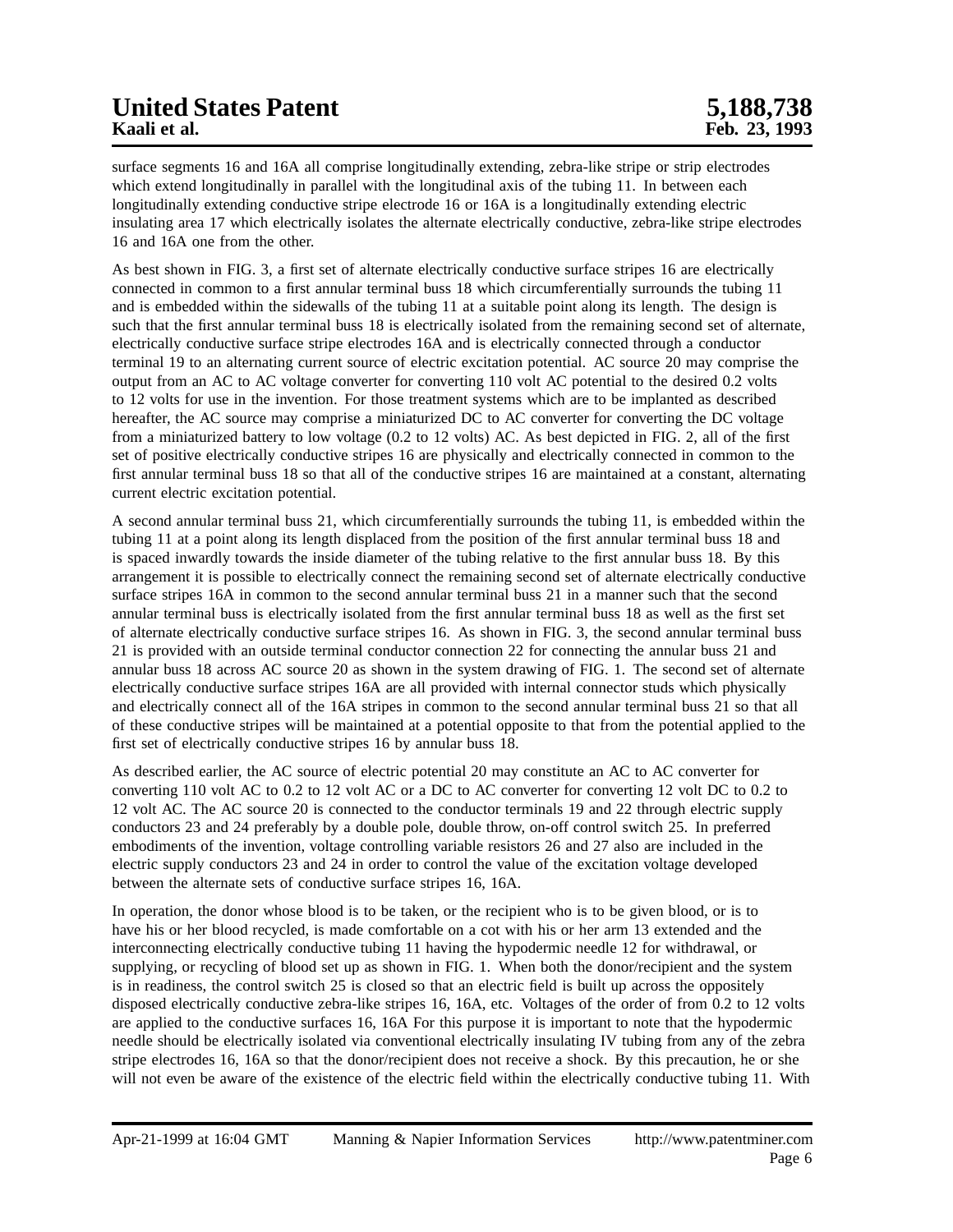the treatment system thus conditioned, the hypodermic needle is inserted into a vein in the donor's/recipient's arm and blood is withdrawn, given, or recycled through the tubing 11.

As the blood passes through the electric fields produced within the electric conductive tubing 11 it will be subjected to and treated by biologically compatible electric current flow through the blood or other body fluid with a current density of from one microampere per square millimeter (1 A/mm) of electrode cross sectional area exposed to the fluid to about two milliamperes per square millimeter (2 mA/mm) dependent upon field strength of the electric field gradient existing between electrodes 16 and 16A, the space between the electrodes 16, 16A and the conductivity (resistivity) of the body fluid being treated. Recent experiments have proven that exposure to electric fields induced by supply voltages in the range produces electric current flow through blood of the order of 1 to 100 microamperes. Effectiveness is dependent upon length of time of treatment in conjunction with the magnitude of the biologically compatible current flow. For example, treatment of virus in media at 100 microamperes for 3 minutes has been observed to substantially attenuate (render ineffective) the AIDS virus. Similar treatment at other field strength values and lengths of time will have a similar attenuating effect on bacteria, virus, parasites and/or fungus which are present in blood or other body fluids being treated. By controlling the length of time and field strength values that blood is subjected to the electric field forces, undesirable contaminants such as virus, bacteria, fungus and/or parasites will be adequately attenuated to the point that they are rendered ineffective by the sustained action of the electric current flow as the blood travels from the hypodermic needle 12 to the storage bag 14, or vice versa, or in a recycling mode. The length of travel of the blood through the sustained electric field induced current flow also can be adjusted so that the blood is subjected to the electric field force for time periods of the order of from one to six minutes at least. At the current values noted above this is believed adequate to attenuate (render ineffective) bacteria, virus (including the AIDS virus), parasites and/or fungus entrained in blood or other body fluids, but does not render the fluids unfit for human use or impair their biological usefulness.

The species of the invention shown in FIGS. 2 and 3 is advantageous since it is possible to fabricate the treatment tubing by preforming the conductive segments 16 and 16A on the tubing walls while it is in a flat planar condition, and then rolling the walls into tubular form using a suitable mandrel. The adjoining longitudinal edges of the planar member after rolling are thereafter heat sealed along a longitudinally extending seam located within one of the electrically insulating sections 17. Particular attention must be paid to the juncture of the ends of the annular terminal busses 18 and 21 during the rolling and heat sealing steps to assure that good electrical interconnection and continuity at these junctures of the annular terminal busses is provided in the completed treatment tubing. The conductive electrode segments 16, 16A may be electrodeposited, chemically formed, separately formed conductive polymer surfaces, or conductive foil or wires adhesively secured to the side walls of the tubing 11 in advance of the rolling and sealing using techniques well known in the printed circuit and integrated circuit manufacturing technologies.

FIG. 6 is a diagrammatic, fragmentary, elevational view of a modified blood treatment system using the novel electrically conductive treatment tubing in accordance with the invention. In the FIG. 6 embodiment of the invention, a blood pump 28 of conventional, commercially available construction is inserted in the tubing 11 at some point along its length. The blood pump 28 is electrically isolated from the zebra striped conductive surfaces 16, 16A by suitable insulators 29 formed on the blood input-output connections of pump 28. Provision for electrically bypassing the blood pump 28 (if need be) is made through the shunt conductors 30, 30A which maintain electrical continuity of the alternating current excitation potential applied to the conductive stripes 16, 16A on each side of pump 28. For convenience, the alternating current excitation source 20 and its connection to the electrically conductive tubing 11 has not been shown in FIG. 6 but would have to be provided. A separate source of excitation current for running the blood pump 28 is provided from a conventional 110 volt alternating current source through the input terminals 31, 31A.

In systems employing a blood pump, it may be desirable in some applications to provide a blood flow regulating valve 37 inserted in the system at the output of blood pump 28 and within the by-pass loop 30, 30A for the conductive stripes 16, 16A. By thus controlling blood flow, the electrified transfer system safely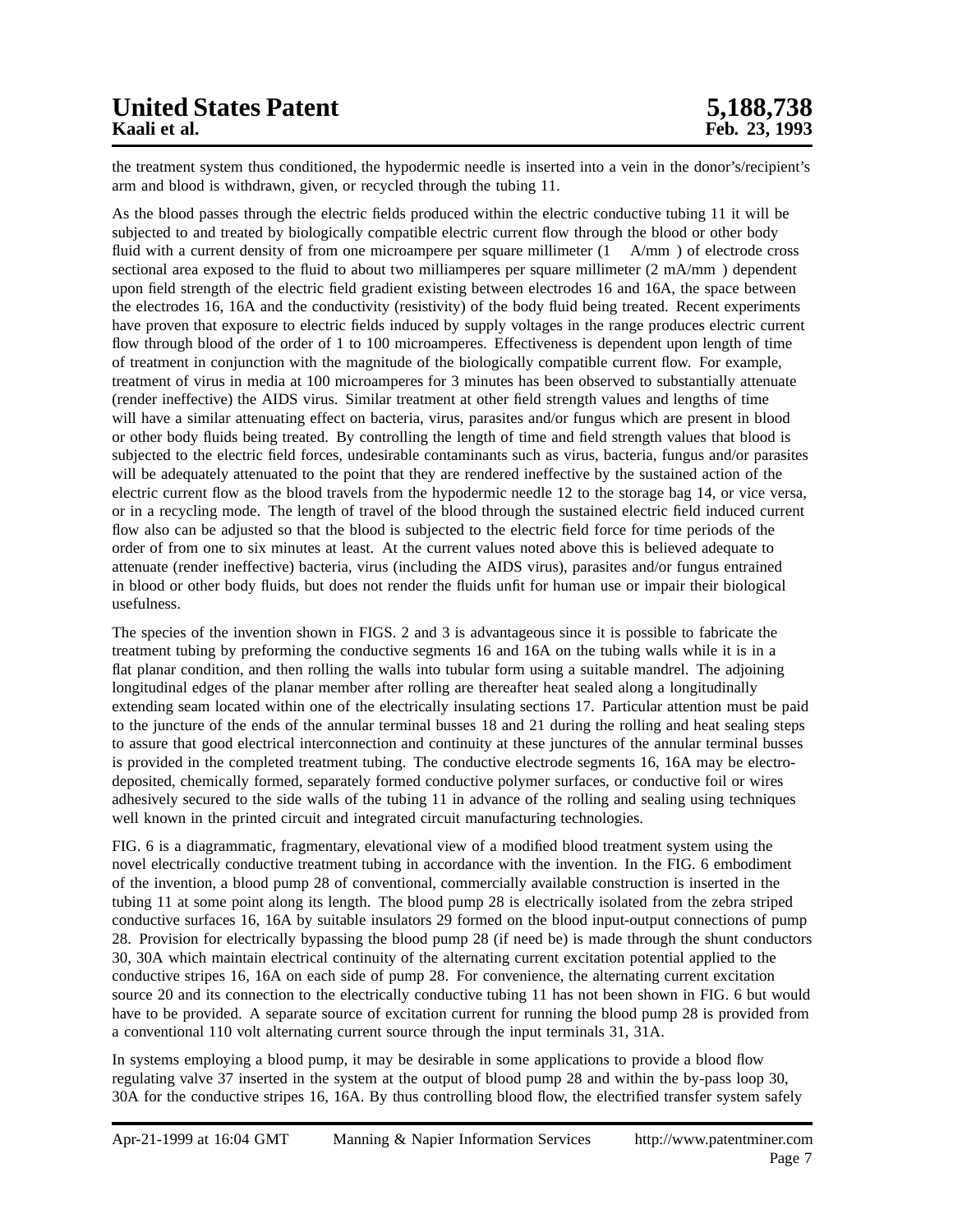# **United States Patent 5,188,738**<br> **Example 18 States Patent 5,188,738**<br>
Feb. 23, 1993

can be employed in a closed loop recycling system for withdrawing blood from a patient, electrically treating the blood as described above and then returning the electrically treated blood to the patient. This procedure is referred to herein as recycling. The system of FIG. 6 also can be used in those situations where the blood flow of a donor's blood is not sufficient to assure supply of an adequate amount of blood to or from the collection receptacle 14 or other recipient. It may also be desirable to have a blood flow regulating valve such as 37 in non-pump systems.

FIGS. 4 and 5 of the drawings show another embodiment of the invention wherein the electrically conductive treatment tubing 11 includes electrically conductive electrode segments 32 and 32A which are in the form of zebra stripes that extend radially around the inside diameter of tubing 11 in spaced-apart, alternating polarity, conductive annular bands 32 and 32A separated by insulating surface bands 11I which serve to electrically isolate the respective first set of conductive zebra stripes 32 from the second set of conductive zebra stripes 32A. The first set of alternate ones of the electrically conductive annular stripes 32 are electrically connected in common to a first longitudinally extending terminal buss bar 33 that is embedded within tubing 11 in parallel with the longitudinal axis of the tubing and electrically isolated from the remaining second set of alternate electrically conductive annular stripes 32A. The first longitudinally extending terminal buss bar 33 is designed for connection to one output terminal of a source, such as 20, of alternating current electric excitation potential through a supply conductor connection 35 on the exterior surface of the tubing 11.

A second longitudinally extending terminal buss bar 34 is embedded within the body of tubing 11 and is electrically connected to the remaining second set of alternate electrically conductive annular stripes 32A. The second longitudinally extending terminal buss bar 34 is electrically isolated from the first longitudinally extending terminal buss 33 and the first set of alternate electrically annular stripes 32. Terminal buss bar 33 is designed for connection to a second output terminal for the alternating current source of electric excitation potential. For this purpose an input supply conductor connection 36 is directly connected through the exterior surface of tubing 11 and to the second longitudinally treatment extending terminal buss bar 34.

In operation, the embodiment of the invention shown in FIGS. 4 and 5 is physically arranged in a blood treatment system in the manner illustrated in FIG. 1 of the drawings with the positive polarity and negative polarity zebra annular stripes being connected to the respective output terminals of AC source 20 via control switch 25. If required, a blood pump such as 28 and blood flow regulating valve 37 shown in FIG. 6 can be included in the blood transfer system employing electrified tubing as shown in FIGS. 4 and 5.

Similar to the system shown in FIG. 1, a blood transfer system employing the embodiment of the invention shown in FIGS. 4 and 5 would be electrically excited in advance of injection of the hypodermic needle 12 into the arm of a blood donor so that all blood passing through the tubing 11 will be subjected to electric forces produced between the alternate polarity annularly formed conductive bands 32 and 32A. Experience with the invention will establish what length is required for the electrification field. However, for initial installations the length of the electrified field as related to the flow of blood through electrified tubing 11 should correspond to at least the 1-6 minute treatment time mentioned earlier. This is achieved by using an extended array of the alternate annular zebra bands 32 and 32A of adequate length to assure thorough subjection of blood to electric current flow produced between the alternating polarity zebra stripes 32 and 32A. The electric field force intensity applied to the blood by means of the electrified tubing is anticipated to be of the order of from 0.2 to 12 volts similar to the embodiment of the invention shown in FIGS. 1-3.

In place of supplying continuous alternating current excitation to the conductive stripes 16, 16A of FIGS. 2 and 3 or 32, 32A of FIGS. 4 and 5, it also is possible to excite these electrically conductive segments of tubing 11 with pulsed waveform direct current excitation potentials. For use in this manner, the pulse rate of the pulsed waveform excitation potentials must be sufficiently high to maintain continuous current flow through blood being treated. In addition, it may be desirable to couple a bank of storage capacitors in parallel across respective pairs of opposite polarity electrically conductive segments 16, 16A and 32, 32A where operation in a pulsed DC mode is desired.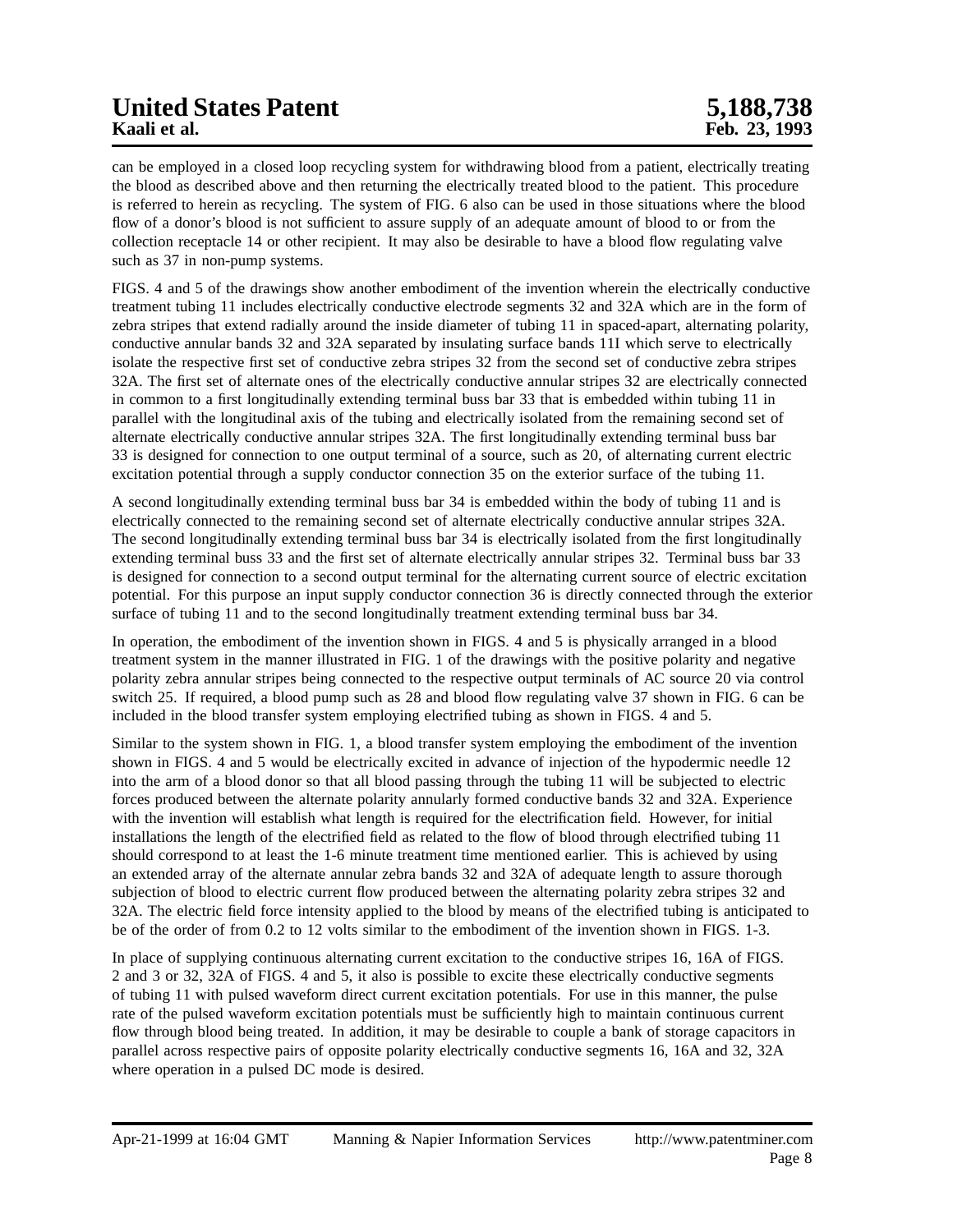# **United States Patent 5,188,738**<br> **Example 18.**<br> **Example 18.**<br> **Example 18.**<br> **Example 18.**<br> **Example 18.**<br> **Example 19.**<br> **Example 19.**<br> **Example 19.**<br> **Example 19.**<br> **Example 19.**

FIG. 7 of the drawings is a cross sectional view of another embodiment of the invention which is substantially different from those previously described. In FIG. 7, the material used for fabrication of the tubing 11 is one of the new space-age polymer materials which can be either highly electrically conductive, insulating, or semiconducting and may have values of conductivity ranging from essentially fully conductive to insulating. In the embodiment of the invention of FIG. 7, the conductive surface areas on the inside diameter of the tubing 11 are actually formed into segments, such as 11C, of the cross sectional area of the tubing 11 fabricated from the highly conductive polymer material. The intervening segments of the tubing 11I which separate the conductive segments 11C are integrally formed from the highly insulating polymer material. Suitable positive polarity and negative polarity potentials are applied to the exterior surface areas of alternate ones of the sets of conductive polymer segments 11C from a source of electric potential via the conductors 23 and 24 as illustrated schematically in FIG. 7.

It will be appreciated that the embodiment of the invention shown in FIG. 7 is much simpler and hence less expensive to make in that it requires fewer processing steps than the embodiments of the invention shown in FIGS. 1-6. In other respects, the embodiment of the invention shown in FIG. 7 would be used in a blood transfer system similar to that shown in FIG. 1 or 6 with or without a blood pump 28 and blood flow regulating valve 37 to effect transfer of blood from a donor to a receptacle or recipient in the event of a transfusion or recycling. During the blood transfer process, again it would be necessary to provide alternating current excitation potentials across the spaced-apart, alternate sets of electrically conductive polymer segments 11C prior to passing blood through the tubing 11. This will assure that all of the blood being transferred is subjected to the electric field forces produced between the alternate conductive surfaces 11C. As a variation of the FIG. 7 embodiment, which visualizes that the segments 11C and 11I all extend longitudinally and parallel to the longitudinal axis of tubing 11, it would be possible, but more elaborate to design, to employ alternate radially surrounding annular conductive segments 11C and interlacing insulating segments 11I similar to FIG. 5, but such fabrication would require somewhat more complex terminal buss bar electric supply connections 23 and 24 than those shown in FIG. 7.

FIG. 8 is a fragmentary, diagrammatic, elevational view showing a form of blood treatment system according to the invention wherein a small electrically conductive vessel 41 in the form of a short piece of electrified tubing and a combined miniaturized DC to AC converter and battery power source 42 are implanted in the arm of a human being. The electrified tubing 41 may be in the form of any of the prior disclosed electrified tubing structures described with relation to FIGS. 1-7, but which are fabricated in miniaturized form so that the tubing 41 and power package 42 can be inserted in a section of or surrounding a vein 44 of the arm 13 of a patient whose blood is being treated. The implantation is such that the blood through the patient's vein 44 naturally is pumped through the short piece of electrified tubing 41 while circulating blood to the hand of the patient to thereby form a closed loop, recirculating, implanted treatment system that comprises an integral part of the circulatory system of the patient being treated. Because the parameters of such an implanted system are necessarily small, a single passage through the implanted electrified tube 14 may accomplish relatively little attenuation of contaminants in the blood. Therefore, it is the repeated passage of small portions of the patient's blood continuously twenty-four hours a day and for as many days as are needed which will gradually attenuate the contaminants to the point where they are rendered ineffective as described earlier.

FIG. 9 is a partial, fragmentary, sectional view of the upper arm portion 13 of a vein or artery of a patient in which a treatment system according to the invention has been implanted, and shows in greater detail the construction of a specialized, miniaturized, electrically conductive treatment vessel with associated miniaturized battery electric power source and DC to AC converter for use in an implanted treatment system as shown in FIG. 8. In FIG. 9, the electrified vessel 41 is in the form of an outer housing 45 that is in the shape of a football which is implanted within the interior walls 44 of an artery or a vein. The outer housing 45 is comprised by a central, cylindrically-shaped portion 45M of solid conductor such as platinum which is biocompatible with human blood and tissue and has integrally formed, conically-shaped porous ends 45C which are attached to and form an electrically conductive screen grid (at the same potential) as the mid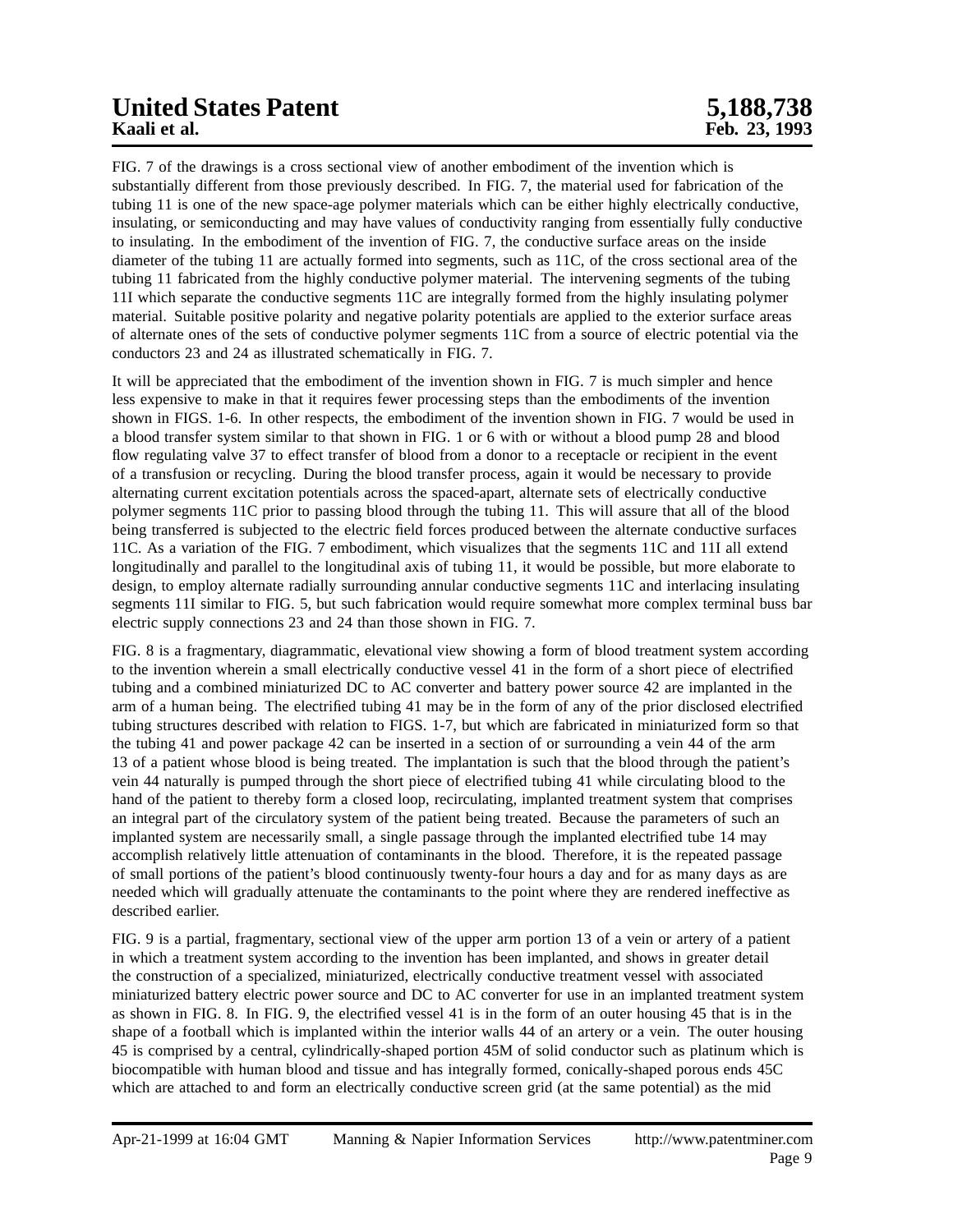# **United States Patent 5,188,738**

portion 45M. The conical end portions 45C both are perforated and may be in the nature of a screen or mesh wire and of the same material composition as the mid portion 45M. Disposed within the outer housing 45 is a inner housing 46 which is tear-drop shaped and secured within the central portion 45M of the outer housing by suitable insulating support spider legs 47. The inner housing 46 likewise is formed from platinum or other suitable biocompatible conductive material and has supported within its interior a miniaturized AC source comprising a miniaturized battery and AC to DC converter 42 secured to the conductive walls of inner housing 46 by conductive support legs 48. The support legs 48 serve as terminal connectors from one terminal of AC power converter 42 to the inner housing 46 so that it is maintained at one polarity excitation potential. The remaining opposite polarity terminal of miniaturized AC source 42 is connected through an insulated conductor 49 to the central portion 45M of outer housing 45 whereby the entire outer housing including the meshed conical end portions 45C are maintained at an opposite polarity potential from the inner housing 46.

Prior to implantation in a patient, the electrified vessel shown in FIG. 9 is activated by connection to AC source 42 so that an electric field gradient is produced across the space between the inner and outer housings 45 and 46. Following implantation of the activated, electrified treatment vessel 41, its presence in a vein or artery will cause all blood flowing through the vein or artery to pass between the side walls of the inner and outer housings 45 and 46 so as to be subjected to the electric field force gradient existing in these spaces. The presence of the electric field forces will induce a current flow through the blood passing between the interior and outer housings as explained above which will result in attenuating bacteria, virus, parasites and/or fungus which are present in the blood as contaminants. Here again, because of the relatively small portion of the total blood flowing in a patient that will be treated by the device within a given time period, it is the repeated, recycling process treatment of the blood over a prolonged period of time that will result in attenuation of the contaminants in the blood to the point where such contaminants are rendered ineffective as described earlier.

In order to further assure adequate treatment of the blood of a patient receiving the implant device, it is recommended that the blood be treated in an external treatment processing facility such as described earlier in FIGS. 1 and 6 or to be described hereinafter with relation to FIGS. 18 and 19 in which the total capacity of the treatment system is greater whereby substantial attenuation effect can be achieved in a comparatively shorter time period yet to be determined, and then the in vitro implant treatment system such as shown in FIGS. 8, 9 and 10 can be used to maintain the attenuated condition and to prevent any subsequent build up of contaminants after the initial treatment, if determined to be desirable.

FIG. 10 is a fragmentary, diagrammatic view of a partial vein or artery 44 showing in greater detail the cylindrical or tubular electrified treatment vessel 41 originally described with relation to FIG. 8. This implant treatment vessel 41 is miniaturized so that it is in effect an open-ended cylinder in shape and has a diameter comparable to that of a large vein or artery and so that it can be grafted or implanted into the vein or artery as illustrated in FIG. 10. The tubular treatment vessel 41 may be designed pursuant to FIGS. 2 and 3 of the drawings, for example. For this application, the battery source of power and interconnected DC to AC converter 42 are annular in shape and are slipped over the tubular treatment vessel 41 in the manner shown. In FIG. 10 a longitudinal sectional view of the hollow annular-shaped treatment vessel 41 and AC power source 42 is illustrated. At the point where the battery driven AC power source 42 fits over the tubular treatment vessel 41, the respective terminals of the AC power source 42 are exposed to engage the corresponding positive and negative supply terminals 19 and 22 of the tube 41 so that the resulting structure has a minimum exterior profile to facilitate implantation. From a comparison of FIG. 10 to FIG. 9 of the drawings, it will be appreciated that the FIG. 9 treatment vessel introduces some flow restriction in the vein or artery in which it is implanted and for this reason the construction shown in FIG. 10 is preferred.

FIGS. 11 and 11A of the drawings illustrate a construction for the electrified treatment vessel 51 wherein the treatment vessel is in the form of square or rectangular cross sectionally-shaped open-ended tubing. The treatment tubing 51 provided with a square or rectangular shape so that provision of opposed, parallel conductive electrode surfaces 51U and 51L is greatly simplified as best seen in FIG. 11A of the drawings,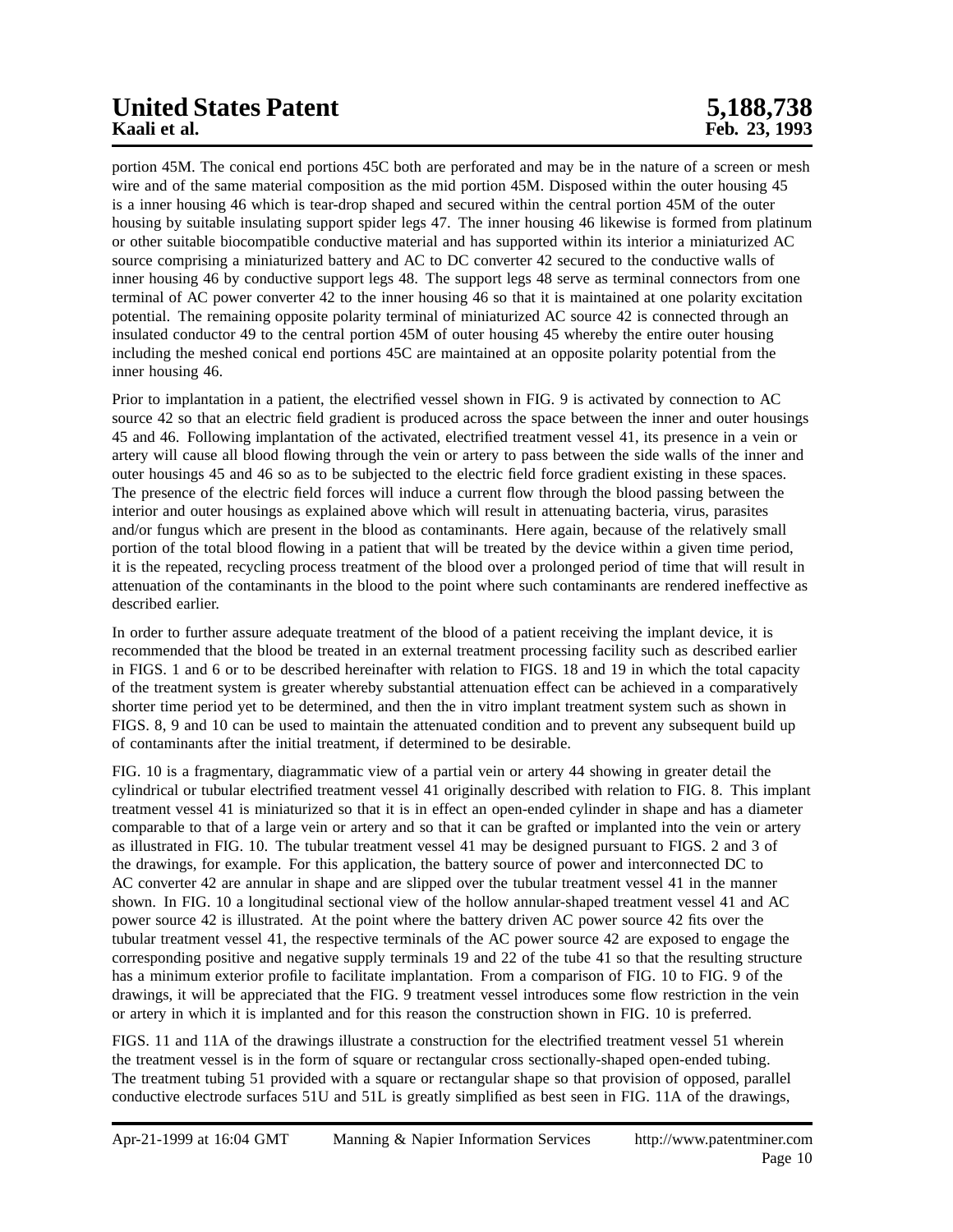# **United States Patent 5,188,738**<br> **Example 18.**<br> **Example 19.**<br> **Example 19.**<br> **Example 19.**<br> **Example 19.**<br> **Example 19.**<br> **Example 19.**<br> **Example 19.**<br> **Example 19.**

which is a cross sectional view taken through plane  $11A-11A$  of FIG. 11. By fabricating the upper and lower surfaces of the tubing 11 from electrically conductive material such as platinum, etc., and separating the upper and lower surfaces 51U and 51L by electrically insulating side walls 52R and 52L, provision of the electrically isolated, opposed, parallel electrode surfaces is simplified and the resulting treatment vessel introduces minimum restriction to flow of blood. By connecting the upper surface 51U to one terminal of the AC power source 42 and connecting the lower surface 51L to the opposite terminal, AC electrification of the interior area of the tubing wherein the fluids to be treated flow is readily achieved with a greatly simplified electrode structure. Variations of this structural feature wherein the side insulating surfaces 52R and 52L are curved with their concave surfaces facing each other and the cross sectional area of the upper and lower conductive surfaces 51U and 51L tailored to provide a desired current density, tubular treatment vessels such as shown in FIGS. 11 and 11A could be readily provided for use in implantation devices such as that illustrated in FIG. 8.

FIG. 12 is a perspective view of a novel, electrified, closed, octagonally-shaped, flat, box-like treatment vessel 60 according to the invention which provides an enlarged cross-sectional area relative to the cross sectional diameter of the inlet and outlet tubing supplying the interior of the treatment vessel whereby increased through-put of a fluid being treated can be achieved in a given time period. The treatment vessel 60 shown in FIG. 12 is comprised essentially of upper and lower, octagonally-shaped, flat insulating plates 61 and 62, respectively, of an insulating material which is compatible with human blood and/or other body fluids. Disposed immediately below and above the upper and lower plates 61 and 62 are octagonally-shaped, conductive electrode members 63 and 64, respectively, which are separated and electrically isolated one from the other by a surrounding electric insulating gasket member 65. The entire structure is sandwiched together and held in assembled relation by threaded thru-pins 66 as best seen in FIG. 12A of the drawings. The insulating gasket 65 which may be of teflon defines an open space 67 between the two conductive electrode members 63 and 64 into which the blood or other body fluid to be treated is introduced via inlet and outlet conduits 68 and 69. Alternating current electric potentials are applied across the respective conductive plates 63 and 64 to produce an electric field force across the intermediate space 67 through which the fluids being treated flow between electrode plates 63 and 64. By thus structuring the treatment vessel, increased treatment surface area is provided to the blood or other body fluid flowing through the space 67 whereby in a given time period an increased quantity of fluids can be treated.

FIG. 13 is a perspective view of another form of enlarged cross sectional area treatment vessel 70 having an exterior shape similar to that of the treatment vessel shown in FIG. 12. The electrified treatment vessel shown in FIG. 13 differs from that in FIG. 12, however, in the construction of its electrically conductive electrodes which comprise a plurality of interleaved, conductive, flat, electrode plates 71 and 71A. The electrode plates 71 are secured in and project inwardly from a right hand (RH) conductive end plate 73R as shown in FIG. 13A. The alternate set of flat electrode plates 71A are secured to and project inwardly from a corresponding conductive end plate 73L on the left hand end of the treatment vessel 70. The conductive end plates 73R and 73L and coacting insulating side plates 72 which insulate the conducting end plates from one another, form an octagonally-shaped box frame which is closed by upper and lower insulating top and bottom insulating plates 74 and 75. The conductive end plates 73R and 73L have a central opening formed therein into which inlet and outlet tubes 76 and 77 are secured as best seen in FIG. 13 for providing inlet and outlet flow through connection to the treatment vessel 70.

The alternate sets of flat electrode plates 71 and 71A extend parallel to one another and are provided with alternating current electric potentials supplied across the respective sets of interleaved electrode plates via the respective conductive end members 73R and 73L. If desired, the respective flat conductive electrode plates 71 and 71A may be fabricated from a perforated material as shown in FIG. 13B of the drawings. Also, it may be desirable that some form of thermal insulation, or a thermally controlled chamber be provided around the exterior of the treatment vessel 70 as indicated by the thermal insulation 78 shown in FIG. 13A.

In operation, electrified treatment vessel 70 shown in FIGS. 13, 13A and 13B functions in essentially the same manner as was described earlier with respect to FIGS. 1-7 to effect attenuation of contaminants such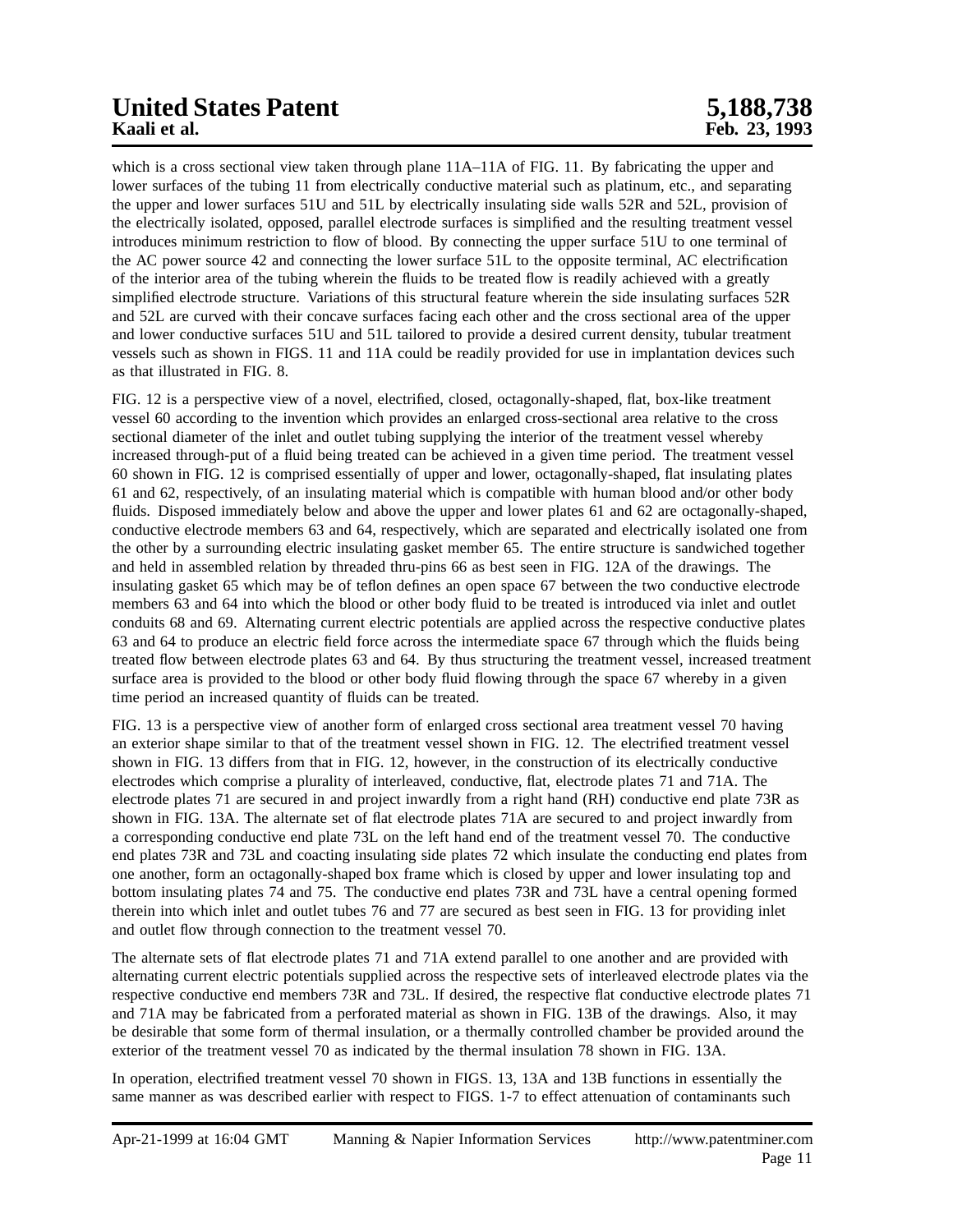## **United States Patent 5,188,738**

as bacteria, virus and fungus contained in blood and/or other body fluids being treated in the flow through treatment vessel of FIG. 13.

FIG. 14 is a longitudinal sectional view of still another form of enlarged cross sectional area, electrified treatment vessel 80. The treatment vessel 80 shown in FIG. 14 is in the form of an open-ended, elongated cylinder 81 whose cylindrical walls are fabricated from an insulating material which is biocompatible with human blood and/or other body fluids and whose open ends are closed by circular-shaped conductive end pieces 82 and 83. Inlet and outlet tubular openings 84 and 85 are provided to the interior of cylindrical housing 81 through centrally formed apertures in the circular end plates 82 and 83. Within the interior of the cylindrical, insulating housing 81 at least two, separate, concentric, perforated, cylindrically-shaped electrode members 86 and 87 are provided which extend longitudinally through the interior of the outer cylindrical housing 81. The first set of concentric, perforated, electrically conductive electrodes 86 is embedded in and supported by the conductive end plate 82 which serves as an electrical terminal for applying electric potentials to all of the concentric electrode member 86. Similarly, the concentric, perforated, conductive electrode member 87 is physically supported by and electrically connected to the conductive end plate 83 for the supply of alternating current potentials thereacross. Additionally, if desired, one or more additional perforated concentric electrode members similar to 86 may be spaced apart from the inner concentric electrode member 86 outwardly along the diameter of the circular end member 82 with additional perforated concentric electrode members 87 being sandwiched between the two electrode members 86 and spaced apart therefrom so as to provide an electric field force between all the spaced apart, separated electrically conductive electrode members 86 and 87. Additionally, if desired, a conductive surface 89 may be formed around the interior walls of the outer, insulating cylindrical housing member 81 and electrically connected to the conductive end plate 82 or 83. This will assure that the entire interior of the treatment 80 vessel cross sectional area is crossed by the electric field force and all blood or other body fluid passing the cylindrical housing member 81 is subjected to biologically compatible low electric current flow as a consequence of the alternating current electric fields produced between the different concentric electrode members including the coated surface 89 within the interior insulating housing member 81.

In operation, the embodiment of the invention shown in FIG. 14 and 14A operates in substantially the same manner as described with relation to earlier embodiments of the invention to assure production of biologically compatible electric current flow through the blood or other body fluid being treated in the treatment vessel 80.

FIG. 15 is a longitudinal sectional view of still another embodiment of an enlarged cross-sectional area treatment vessel 90. The treatment vessel 90 again comprises an outer, hollow, open-ended cylindricallyshaped, insulating body member 91 whose open ends are closed by electrically conductive, circular end plates 92 and 93, respectively. Inlet and outlet tubular openings 94 and 95 are provided through the central axial opening in the conductive end plates 92 and 93 for passage of blood and/or other body fluids being treated into the interior of the treatment vessel 90. The conductive end plates 92 and 93 have respective sets of opposite polarity potential needle-like electrodes 96 and 97, respectively, projecting therefrom inwardly into the interior of the treatment vessel 90. Alternating current electric potentials are applied to the respective conductive end plates 92 and 93 through respective AC supply terminals indicated at 98 and 99. If desired, and in order to assure complete saturation of the entire volumetric area within treatment vessel 90 with electric fields, a conductive coating similar to that shown at 89 in FIG. 14 can be provided to the inner surface of the hollow, cylindrically-shaped outer body member 91 of treatment vessel 90.

FIG. 15A is a cross sectional view taken through plane A-A of FIG. 15 and shows how the array of needlelike electrodes appear within the interior of the treatment vessel 90. In operation, the treatment vessel 90 will function in substantially the same manner as has been described previously with relation to earlier described embodiments of the invention.

FIG. 16 is a perspective view of still another form of enlarged cross sectional area treatment vessel 100 according to the invention and FIG. 16A is a partial cross sectional view taken through plane 16A–16A of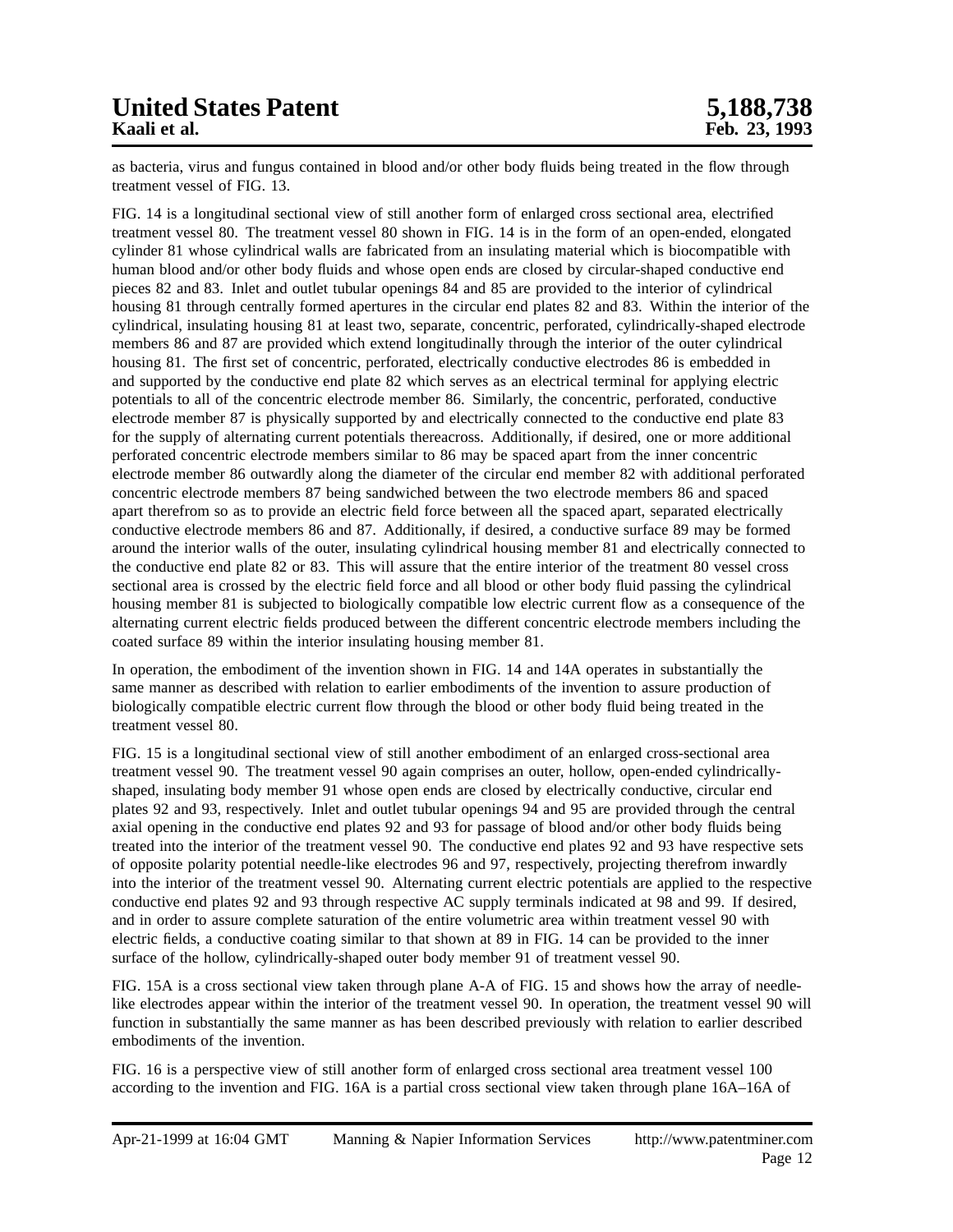# **United States Patent 5,188,738**<br> **Example 18.** Saliet al. **Example 23, 1993**

FIG. 16. The treatment vessel 100 comprises a relatively large rectangular-shaped block 101 of electrical insulating material which is biocompatible with blood and/or other human body fluids. The insulating block 101 has a plurality of parallel, longitudinally extending, open-ended, tubular-shaped openings 102 formed therein through the entire length of the block. The tubes 102 are provided with electrically isolated, opposed, parallel extending conductive plate electrodes 109 as best shown in FIG. 16A, which have alternating current electric potentials applied thereacross. One set of these electrodes, formed for example by the lower electrode 109 in each tube, extend out to and engage a conductive surface coating formed on one end of the insulating block, for example 101R, and the remaining upper electrodes 109 form a second set which extend out of the left hand end of the tubes and contact a conductive coating formed on the remaining end 101L of block 101. Alternating current electric potentials are connected across the respective conductive surfaces 101R and 101L so that a potential difference exists between the sets of electrodes 109 within each longitudinally extending tube in block 101. The ends of the tubes 102 open into and are supplied from, or supply, respective header reservoirs 103 and 104 formed on the respective opposite ends of the block of insulating material 101. Each of the reservoirs 103 and 104 has a centrally formed opening for receiving either an inlet tube 105 applied to header 103 or an outlet tube 106 secured to header 104 for supply of blood or other body fluids to be treated to and from the treatment vessel 100. If desired, a blood pump or other fluid pump can be inserted between the supply tube 105 and header 103, or between outlet tube 106 and the or outlet from the header reservoir 104, or both. Alternatively, both inlet and outlet pumps can be used. In operation, the electrified treatment vessel 100 shown in FIG. 16 functions in the same manner as those species of treatment vessels described previously.

For some treatment applications, it may be desirable to provide exhaust vents such as shown at 107 and 108 in FIG. 16 to the inlet reservoir 103 and/or the outlet reservoir 104 with the vents that can be selectively operated by valves that can be automatically or manually controlled for venting off gases that might be trapped in the tops of reservoirs and which otherwise might interfere with the proper operation of the electrified treatment vessel. In a similar manner, suitable venting apparatus may be provided to other of the large cross sectional area electrified treatment vessels described previously.

FIG. 17 is a perspective view of still another enlarged cross-sectional area treatment vessel 110 which is similar in all respects to the treatment vessel shown in FIG. 16 with the exception that the body or block of insulating material 101 through which the elongate tubular openings are made, is cylindrically shaped as illustrated in FIG. 17. In other respects, the embodiment of the invention shown in FIG. 17 would be identical to FIG. 16 in the fabrication and operation of its component parts including the reservoir headers 103 and 104 and would operate in a similar manner.

FIG. 18 is a diagrammatic, sketch of a human blood or other body fluid treatment system employing one of the larger cross-sectional dimension fluid treatment vessels 60, such as any one of those shown in FIGS. 12- 17 of the drawings. The particular fluid treatment system shown in FIG. 18 is for a continuous flow-through recirculating body fluid treatment wherein blood is withdrawn from the arm 13 of a patient and supplied through IV tubing 111 to a commercially available blood pump 28 and thence to an electrified treatment vessel 60. The treatment vessel 60 may be like any of the treatment vessels described with relation to FIGS. 12-17 of the drawings wherein the blood or other body fluid being treated is exposed to a low voltage, low current electric current flow for attenuating to the point of rendering them ineffective, any contaminants entrained in the blood, such as bacteria, virus and fungus. The treated blood appearing at the output of the treatment vessel 60 then is recirculated back through IV tubing 112 to the arm 13 of the patient whose blood or other body fluid is being treated. If desired, IV tubing 111 and 112 could also be treatment tubing such as described in FIGS. 1-7 and 11. This could provide double treatment for the fluid if that were desirable. In the event that the entire treatment does not take place in an air conditioned, temperature controlled room, then it may be desirable to provide a temperature controlled enclosure indicated by dotted lines 78 around at least the pump 28, electrified treatment vessel 60 and the interconnecting IV tubing sections 111 and 112 in order to assure maintaining a substantially constant viscosity of the blood or body fluid being treated.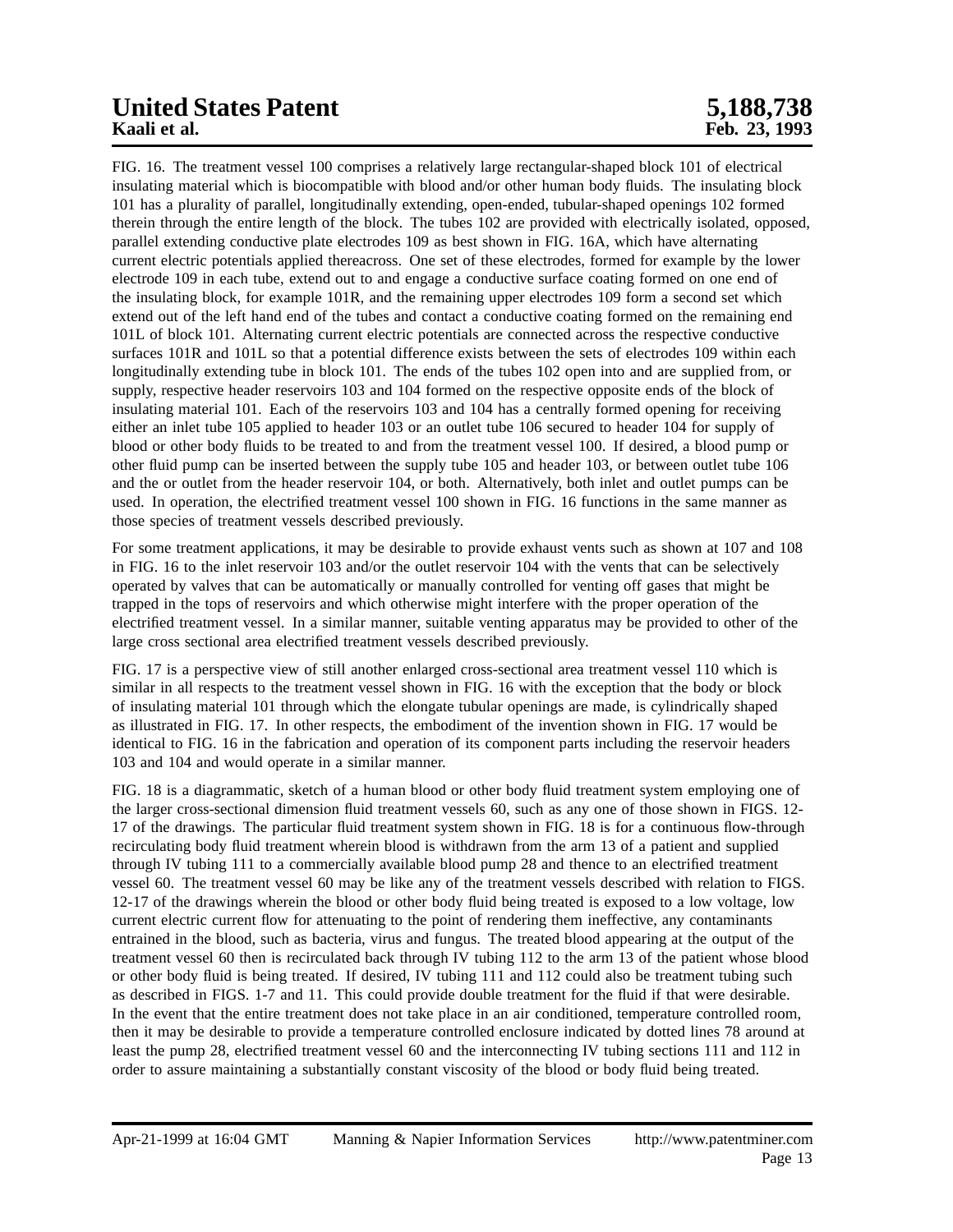Normally, the system of FIG. 18 would be used in a continuous flow-through recirculating treatment system wherein blood from the patient's arm 13 is supplied through pump 28 to the treatment vessel 60 where it is treated and then discharged back through tubing section 112 to the arm of the patient. The flow rate of the blood thus processed would be adjusted to correspond substantially to the natural flow rate of blood circulated through the patient's body to the extent possible.

In addition to operation in the above manner, it would also be possible to operate the system of FIG. 18 in a stopped-flow, batch treatment manner wherein the blood pump is intermittently stopped to allow for more extended electrical treatment of the blood or other body fluid contained in the treatment vessel 60 during the period of time (referred to as the dwell time) that the blood pump is stopped thereby assuring fuller electrification treatment and the greater attenuation of the bacteria, virus, parasites and/or fungus entrained in the blood.

FIG. 19 is a diagrammatic sketch of a form of closed loop, flow-through recirculating treatment system according to the invention that is somewhat similar to the system shown in FIG. 18. FIG. 19 differs from FIG. 18 in that an inlet pump 28 and an outlet pump 28' are connected to, respectively, the intake to and outlet from the electrified treatment vessel 60. If desired, an inlet control valve 113 and an outlet control valve 114 also can be interconnected between the inlet pump 28 and the intake to the treatment vessel 60 and between the output from the treatment vessel 60 and the intake to the outlet blood pump 28'. These inlet and outlet control valves indicated at 113 and 114 preferably are automatically operated in a time sequence which allows the system of FIG. 19 to be operated as a two pump, start-stop flow through system. When operated in this manner, the first pump 28 is allowed to operate and discharge blood from the arm 13 of the patient to be pumped into the treatment vessel 60 and thereafter is closed off with both the inlet and outlet valves 113 and 114 in their closed condition. At this point electrification treatment of the blood or other body fluid takes place for a predetermined, scheduled time period to assure adequate attenuation to the point of rendering ineffective the contaminant bacteria, virus, parasites or fungus. Upon completion of the pre-scheduled treatment period, the outlet valve 114 is opened and outlet pump 28' actuated to return the treated blood to the arm of the patient 13. Operation in this semi-continuous, start-stop, batch fashion will assure that adequate electrified treatment of the blood has been accomplished while achieving this end in a somewhat continuous manner suitable for use in a closed loop, recycling blood treatment process.

### **PRACTICAL USES OF INVENTION**

While the disclosure herein presented has been directed to principally the electrical treatment of blood, it is believed obvious to those skilled in the art that the invention can be applied with corresponding effect to other body fluids which are electrically conductive for the treatment of contaminants such as bacteria, virus, parasites and/or fungus contained therein. Further, while voltages of the order of from about 0.2 volts to 12 volts AC have been indicated as preferable, it is possible that certain virus may be attenuated (or attenuated at a faster rate) if they are subjected to greater electric current magnitudes of the order of 500 microamperes for shorter time periods. Acceptable current magnitudes normally would require an excitation voltage of from 0.2 to 12 volts. However, in certain cases where faster or more complete attenuation of the contaminants in body fluids may be desired under certain circumstances and conditions, the excitation voltage supplied to the conductive tubing may in fact exceed the 0.2 to 12 volt range indicated for most treatments.

Although it is uncertain what is specifically causing the attenuation of the contaminants (virus, bacteria, parasites and/or fungus), some possible explanations have been put forward. One is that the attenuation is caused simply by the direct affect of the electric current and voltage. Another entails the following. When a voltage is applied to the electrodes, a small current will flow through the electrically conductive medium. The applied voltage and ensuing current will induce changes in the complex biologically active fluid. Current can flow through the media if positive and/or negative charges are transported through said media. The transport might induce changes in the charge distribution of the biologically active molecules thus changing their biological activity. Furthermore, the voltage and current can induce the production or elimination of different ions, radicals, gases and/or PH levels which may affect, alone or in combination, the biologically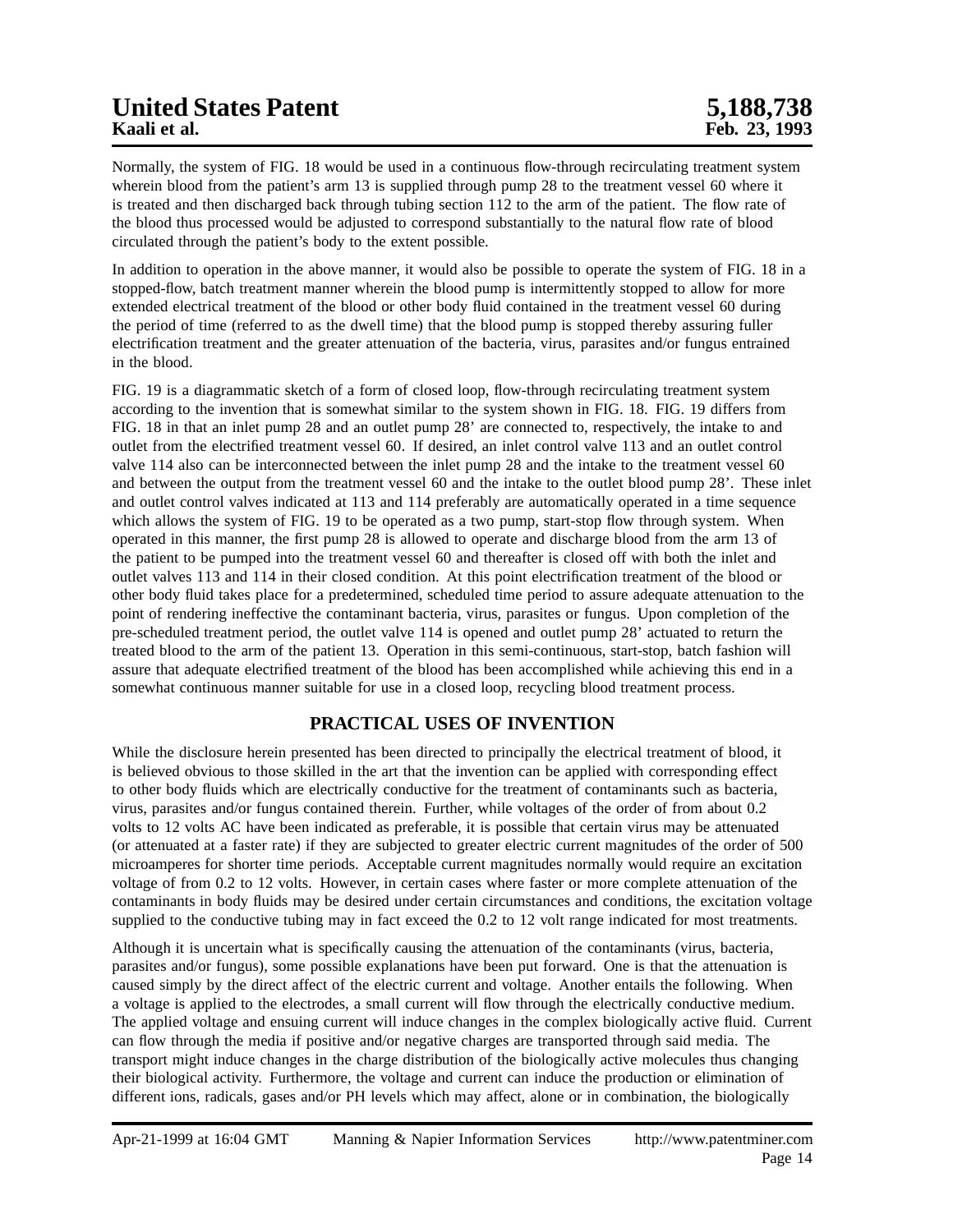active molecules and/or cells. The above products of the electrical processes may either be very short lived and stay in the close proximity of the electrodes or can diffuse or mix in the bulk of the media and react with the biologically active molecules or cells to result in their attenuation.

Having described several embodiments of new and improved electrically conductive treatment methods and vessels for use in practicing the novel method for the treatment of blood and/or other body fluids with electric field forces and treatment systems employing the same, it is believed obvious that other modifications and variations of the invention will be suggested to those skilled in the art in the light of the above teachings. It is therefore to be understood that changes may be made in the particular embodiments of the invention described which are within the full intended scope of the invention as defined by the appended claims.

## **Claims**

What is claimed is:

- **1.** An electrically conductive vessel for direct electric treatment of bacteria, and/or virus, and/or parasites and/or fungus entrained in blood and/or other body fluids and/or synthetic fluids contained within or flowing through the vessel in the presence of electric field forces, said electrically conductive vessel being fabricated with only biologically compatible material contacting the fluid being treated and with an array of at least two or more spaced-apart, opposed electrically conductive electrode segments formed of biologically compatible conductive material on or in the interior surface of the vessel and exposed to blood or other fluids contained in or flowing through the vessel, said electrically conductive electrode segments being electrically isolated from each other and extending over or through a portion of the length of the vessel, and means for applying low voltage alternating current non-biologically damaging electric potentials to the electrically conductive electrode segments whereby electrical field forces are produced between the electrically conductive electrode segments that induce biologically compatible current flow through the blood and/or other fluids contained in or flowing through the vessel so as to attenuate bacteria, virus, parasites and/or fungus contained in the blood and/or other fluids by the action of the electric current flow therethrough to thereby render the bacteria, virus, parasites and/or fungus ineffective while not impairing and maintaining the biological usefulness of the fluids.
- **2.** An electrically conductive vessel according to claim 1 wherein the low voltage alternating current electric potentials are in the range from about 0.2 volts to 12 volts and induce electric current flow densities in the blood or other fluids of from one microampere per square millimeter (1 A/mm ) to about two milliamperes per square millimeter (2 mA/mm ).
- **3.** An electrically conductive vessel according to claim 2 wherein the vessel is in the form of tubing and is inserted in a flow-thru blood treatment system between a hypodermic needle employed to withdraw and/or supply blood from a donor and/or to a recipient and/or a blood storage receptacle or to a patient in a blood recycling system.
- **4.** An electrically conductive vessel according to claim 2 wherein the vessel is part of a system and is in the form of tubing and a blood pump is inserted in the tubing between a donor and a recipient or a receptacle, and the system further includes means for electrically isolating the blood pump from the electrically conductive vessel, means for regulating blood flow rate from the blood pump output and means for maintaining electrical continuity throughout a desired length of the conductive vessel.
- **5.** An electrically conductive vessel according to claim 2 wherein the vessel is in the form of tubing and the electrically conductive electrode segments are in the form zebra stripes which extend longitudinally parallel with the longitudinal axis of the tubing with the alternate electrically conductive electrode stripes being separated by alternate electrically insulating stripes for electrically isolating the alternate electrically conductive electrode stripes one from the other, a first set of alternate ones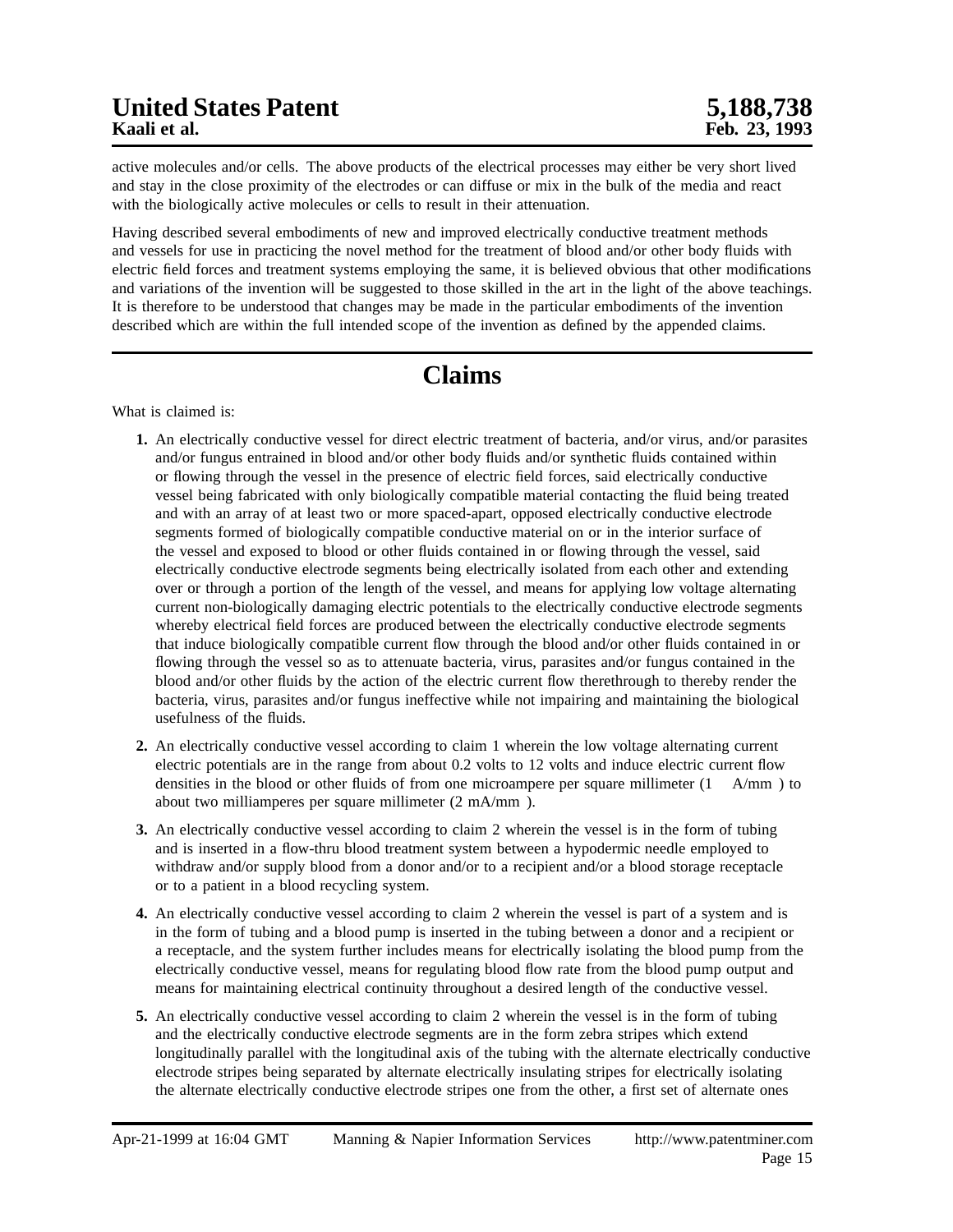of the electrically conductive electrode stripes being electrically connected in common to a first annular terminal buss formed on and circumferentially surrounding the tubing and electrically isolated from the remaining second set of alternate electrically conductive electrode stripes, said first annular terminal buss being designed for connection to one supply terminal of a source of alternating current electric excitation potential, and a second annular terminal buss circumferentially surrounding the tubing and electrically connected to the remaining second set of alternate electrically conductive electrode stripes, said second annular terminal buss being electrically isolated from the first annular terminal buss and the first set of alternate electrically conductive electrode stripes and being designed for connection to a second supply terminal of a source of alternating current electric excitation potential.

- **6.** Electrically conductive tubing according to claim 5 wherein the tubing is inserted in a flow-thru blood treatment system between a hypodermic needle employed to withdraw and/or supply blood from a donor and/or to a recipient and/or a blood storage receptacle or to a patient in a blood recycling system.
- **7.** Electrically conductive tubing according to claim 5 wherein a blood pump is inserted in the tubing between a donor and a recipient and/or a receptacle, and the tubing is a part of a system which further includes means for electrically isolating the blood pump from the electrically conductive tubing, means for regulating blood flow rate from the blood pump output, and means for electrically interconnecting the input and output sides of the tubing around the blood pump and the blood flow regulating means whereby electrical continuity is maintained throughout a desired length of the tubing.
- **8.** An electrically conductive tubing according to claim 2 wherein the vessel is in the form of tubing and the electrically conductive electrode segments are in the form of zebra stripes which extend radially around the inside diameter of the tubing in alternating conductive and insulating annular bands whereby alternate conductive bands are electrically isolated one from the other by respective insulating bands, a first set of alternate ones of the electrically conductive annular electrode stripes being electrically connected in common to a first longitudinally extending terminal buss that is formed on the tubing in parallel with the longitudinal axis thereof and electrically isolated from the remaining second set of alternate electrically conductive annular electrode stripes, said first longitudinally ext ending terminal buss being designed for connection to a first supply terminal of a source of alternating current electric excitation potential, and a second longitudinally extending terminal buss electrically connected to the remaining second set of alternate electrically conductive annular electrode stripes, said second longitudinally extending terminal buss being electrically isolated from the first longitudinally extending terminal buss and the first set of alternate electrically conductive annular electrode stripes and being designed for connection to a second supply terminal of a source of alternating current electric excitation potential.
- **9.** Electrically conductive tubing according to claim 8 wherein the tubing is inserted in a flow-thru blood treatment system between a hypodermic needle employed to withdraw and/or supply blood from a donor and/or to a recipient and/or a blood storage receptacle or to a patient in a blood recycling system.
- **10.** Electrically conductive tubing according to claim 9 wherein a blood pump is inserted in the tubing between a donor and a recipient and/or a receptacle, and the tubing is part of a system that further includes means for electrically isolating the blood pump from the electrically conductive tubing, means for regulating blood flow from the output of the blood pump, and means for electrically interconnecting the input and output sides of the tubing around the blood pump and blood flow regulating means whereby electrical continuity is maintained through a desired length of the tubing.
- **11.** An electrically conductive vessel according to claim 2 wherein the walls of the vessel itself are formed from electrically conductive polymer material that is compatible with human tissue and blood and/or other body fluids with the electrically conductive portions being formed into desired patterns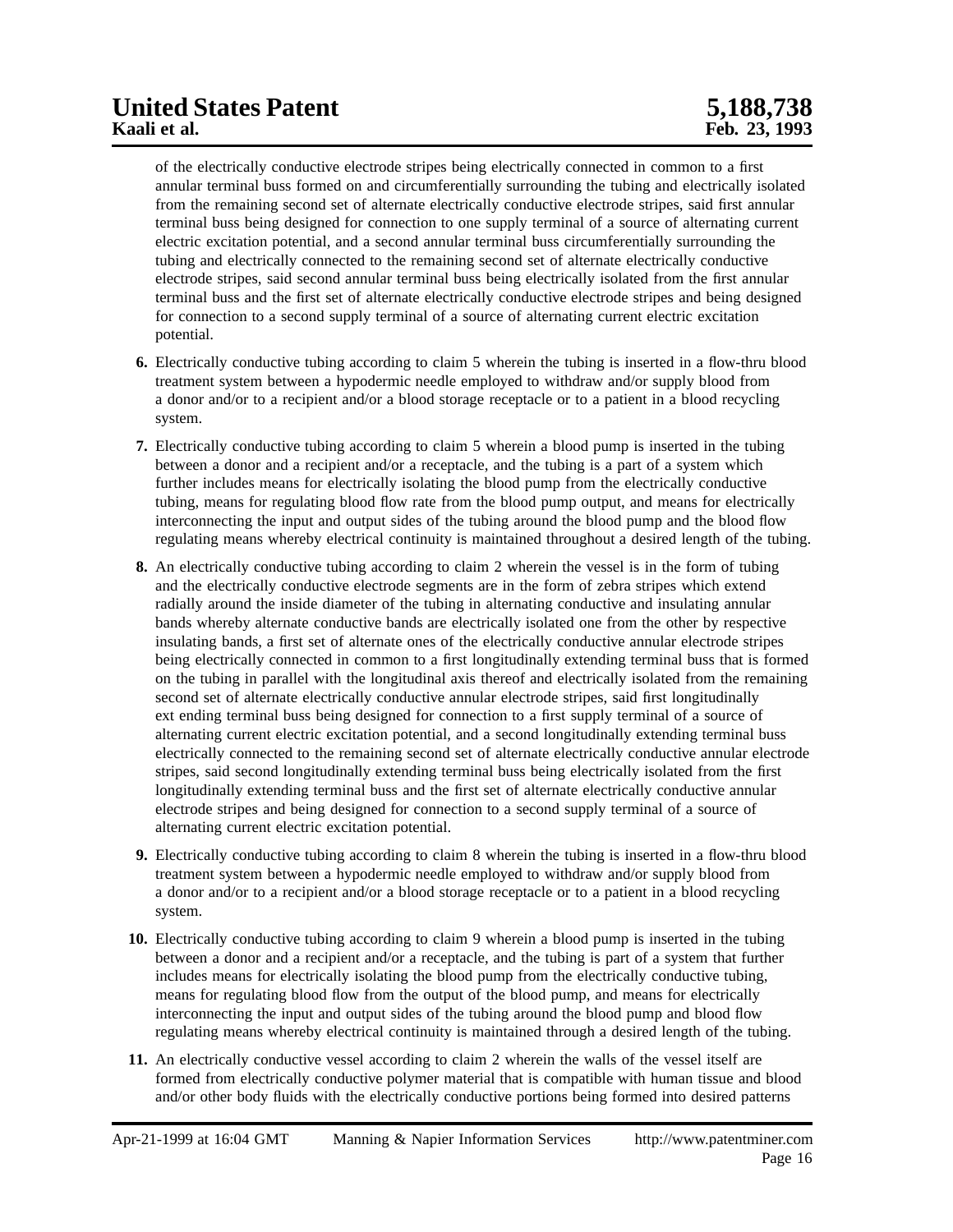of spaced apart electrically conductive electrode segments physically interconnected by integrally formed electrically insulating tubing walls portions which electrically isolate a first array of electrode segments from a second array of electrode segments.

- **12.** An electrically conductive vessel according to claim 11 wherein the vessel is in the form of tubing and the electrically conductive electrode segments are in the form of zebra stripes which extend longitudinally parallel with the longitudinal axis of the tubing with the alternate electrically conductive electrode stripes being separated by alternate electrically insulating stripes for electrically isolating the alternate electrically conductive electrode stripes one from the other, a first set of alternate ones of the electrically conductive electrode stripes being electrically connected in common to a first annular terminal buss formed on and circumferentially surrounding the tubing and electrically isolated from the remaining second set of alternate electrically conductive electrode stripes, said first annular terminal buss being designed for connection to one supply terminal of a source of alternating current electric excitation potential, and a second annular terminal buss circumferentially surrounding the tubing and electrically connected to the remaining second set of alternate electrically conductive electrode stripes, said second annular terminal buss being electrically isolated from the first annular terminal buss and the first set of alternate electrically conductive electrode stripes and being designed for connection to a second supply terminal of a source of alternating current electric excitation potential.
- **13.** Electrically conductive tubing according to claim 12 wherein the tubing is inserted in a flow-thru blood treatment system between a hypodermic needle employed to withdraw and/or supply blood from a donor and/or to a recipient and/or a blood storage receptacle or to a patient in a blood recycling system.
- **14.** Electrically conductive tubing according to claim 13 wherein a blood pump is inserted in the tubing between a donor and a recipient and/or a receptacle, and the tubing is part of a system which further includes means for electrically isolating the blood pump from the electrically conductive tubing, means for regulating blood flow from the output of the blood pump, and means for electrically interconnecting the input and output sides of the tubing around the blood pump and blood flow regulating means whereby electrical continuity is maintained throughout a desired length of the tubing.
- **15.** An electrically conductive vessel according to claim 11 wherein the vessel is in the form of tubing and the electrically conductive electrode segments are in the form of zebra stripes which extend radially around the inside diameter of the tubing in alternating conductive and insulating annular bands whereby alternate conductive bands are electrically isolated one from the other by respective insulating bands, a first set of alternate ones of the electrically conductive annular electrode stripes being electrically connected in common to a first longitudinally extending terminal buss that is formed on the tubing in parallel with the longitudinal axis thereof and electrically isolated from the remaining second set of alternate electrically conductive annular electrode stripes, said first longitudinally extending terminal buss being designed for connection to a first supply terminal of a source of alternating current electric excitation potential, and a second longitudinally extending terminal buss electrically connected to the remaining second set of alternate electrically conductive annular electrode stripes, said second longitudinally extending terminal buss being electrically isolated from the first longitudinally extending terminal buss and the first set of alternate electrically conductive annular electrode stripes and being designed for connection to a second supply terminal of a source of alternating current electric excitation potential.
- **16.** Electrically conductive tubing according to claim 15 wherein the tubing is inserted in a flow-thru blood treatment system between a hypodermic needle employed to withdraw and/or supply blood from a donor and/or to a recipient and/or a blood storage receptacle or a patient in a blood recycling system.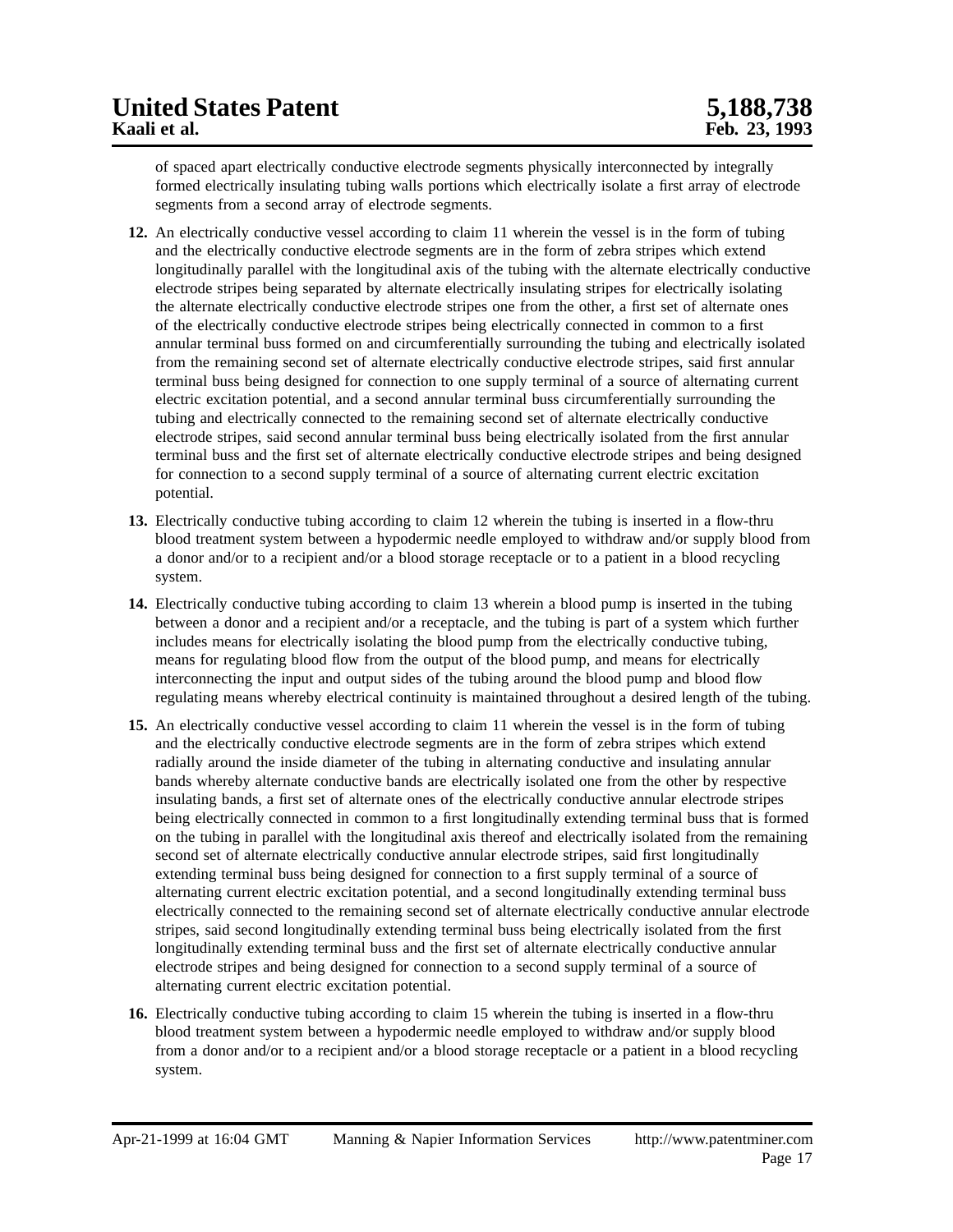- **17.** Electrically conductive tubing according to claim 16 wherein a blood pump is inserted in the tubing between a donor and a recipient and/or a receptacle, and the tubing is part of a system that further includes means for electrically isolating the blood pump from the electrically conductive tubing, means for regulating blood flow from the output of the blood pump, and means for electrically interconnecting the input and output sides of the tubing around the blood pump and the blood flow regulating means whereby electrical continuity is maintained throughout a desired length of the tubing.
- **18.** A fluid treatment process for attentuating bacteria, and/or virus, and/or parasites, and/or fungus, existing in blood and/or other body fluids and/or synthetic fluids within a treatment vessel having only biologically compatible internal and conductive electrode surfaces therein contacting fluid being treated thereby maintaining the biological usefulness of the blood or other fluids being treated comprising subjecting the fluid within the treatment vessel to low voltage, low alternating current electric field forces within non-biologically damaging electric field forces for producing a biologically compatible current flow through the blood or other fluids for a predetermined period of time sufficient to attenuate bacteria and/or virus, and/or parasites and/or fungus contained in the blood or other fluids to thereby render them ineffective while maintaining the biological usefulness of the fluids being treated.
- **19.** The product of the process according to claim 18.
- **20.** A fluid treatment process according to claim 18 wherein the low voltage alternating current electric potentials are in the range from about 0.2 to 12 volts and induce electric current flow densities in the blood or other fluids of from one microampere per square millimeter (1 A/mm ) to about two milliamperes per square millimeter (2 mA/mm ).
- **21.** The product of the process according to claim 20.
- **22.** A fluid treatment system for attentuating bacteria, and/or virus, and/or parasites, and/or fungus existing in blood and/or other body fluids and/or synthetic fluids being treated without biological damage to the blood or other fluids comprising an electrically conductive vessel formed at least in part of biologically compatible conductive material for contacting blood or other fluids to be treated, means for subjecting the blood or other fluids within the conductive vessel to low voltage, low alternating current electric field forces for producing biologically compatible current flow through the blood or other fluids for a predetermined period of time sufficient to attenuate bacteria and/or virus, and/or parasites, and/or fungus contained in the blood or other fluids to thereby render such contaminants ineffective while maintaining the biological usefulness of the blood or other fluids.
- **23.** A fluid treatment system according to claim 22 wherein the low voltage alternating current electric potentials are in the range from about 0.2 to 12 volts and produce electric current flow densities in the blood or other body fluids of from one microampere per square millimeter (1 A/mm ) to about two milliamperes per square millimeter (2 A/mm ).
- **24.** A fluid treatment system according to claim 22 wherein the system comprises a plurality of components including an electric power source all of which the miniaturized and implanted in the body of a patient being treated to form a closed loop, continuous recirculating body fluid treatment system.
- **25.** A fluid treatment system according to claim 22 wherein the conductive vessel is in the form of an open ended tube to allow flow-thru treatment of blood and other fluids and is miniaturized along with an electric power source for supply of alternating current electric potentials thereto whereby the system may be implanted in human beings and other mammals to operate as a continuous recirculating fluid treatment process.
- **26.** A fluid treatment system according to claim 22 wherein the conductive vessel in the vicinity of the spaced-apart opposed electrically conductive electrode segments is provided with an enlarged cross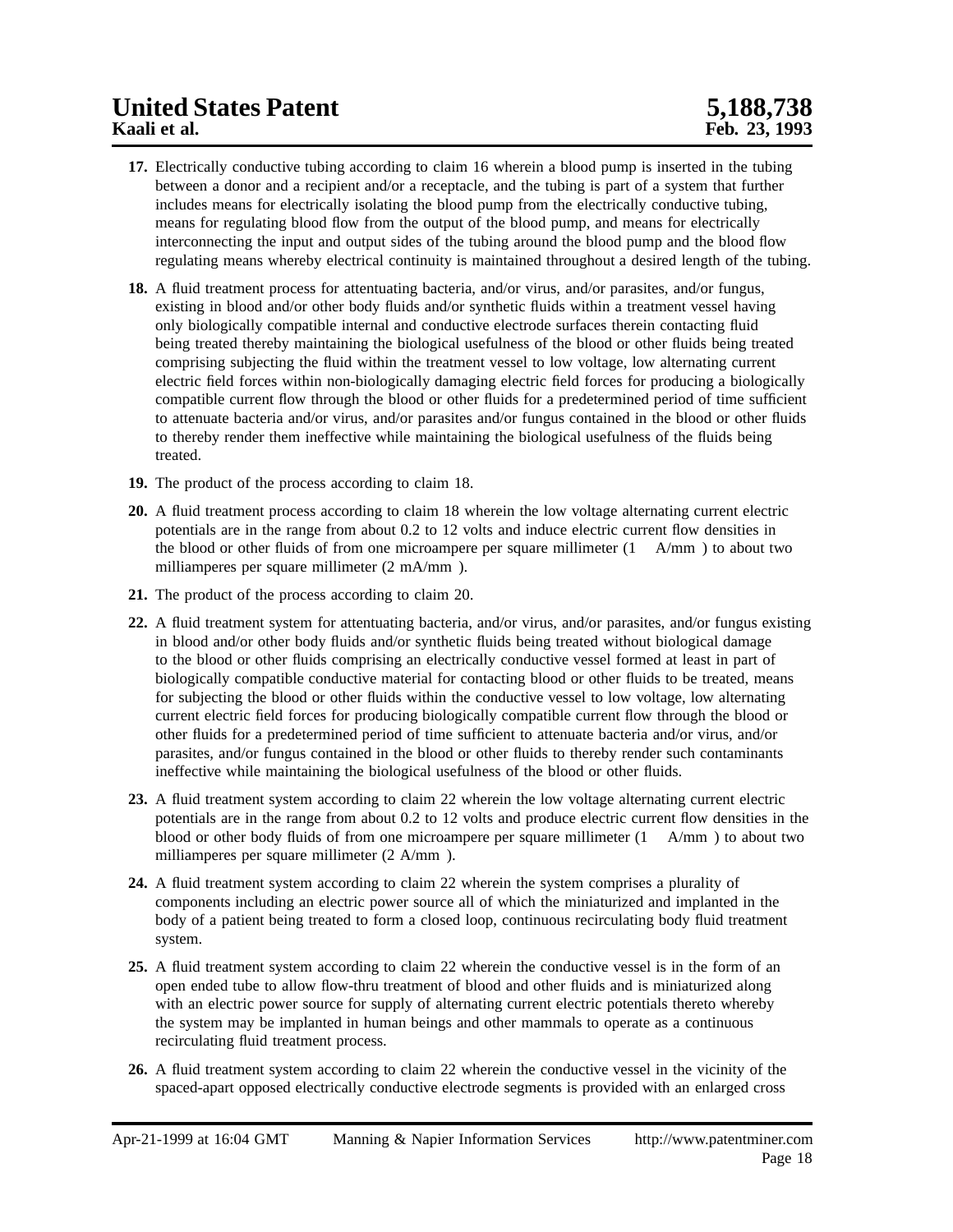sectional area wherein enlarged electrically conductive electrode segment surface areas are provided to act on the blood or other fluids flowing through the vessel thereby increasing the through-put and/or effectiveness of the treatment accomplished within the vessel for a given dwell time.

- **27.** A body fluid treatment system according to claim 26 wherein the electrically conductive vessel comprises an enlarged rectangular-shaped body of electrical insulating material having a plurality of parallel, longitudinally extending tubular openings formed all the way through the insulating material from one end to the other and having spaced-apart electrically conductive metal strips secured to respective opposite sides of all of the tubes in opposed, parallel relationship, one set of corresponding conductive strips of all of the tubes extending out of the ends of each tube on one side or end of the body of electrical insulating material and contacting a conductive surface forming a terminal buss for all conductive strips of the set, and the remaining set of conductive strips projecting out of the opposite ends of the respective tubes on the opposite end of the insulating block to engage a conductive terminal surface, and header reservoirs formed on each of the ends of the body of electrical insulating material into which the ends of the tubular openings are connected, each header having a respective inlet or outlet opening for supply of blood and/or other fluids for treatment thereto.
- **28.** A fluid treatment system according to claim 27 wherein the enlarged insulating clock member is cylindrically shaped and the header reservoirs at each end of the block member are correspondingly cylindrically shaped.
- **29.** A fluid treatment system according to claim 27 wherein selectively operated gas vents are provided in the top of the respective header reservoirs of the electrically conductive vessel.
- **30.** A fluid treatment system according to claim 26 wherein the electrically conductive vessel is in the form of an enlarged cross sectional area treatment vessel of substantially greater cross sectional area than the inlet and outlet conduits supplying body fluids to be treated to the vessel and wherein the enlarged cross sectional area vessel is included in a blood transfer system between a hypodermic needle employed to withdraw and/or supply blood from a donor and/or to a recipient and/or a blood storage receptacle or to a patient in a continuous flow-thru blood recycling system.
- **31.** A fluid treatment system according to claim 30 wherein a blood pump is inserted in the flow path of the blood or other fluid either to or from the enlarged cross sectional area vessel, or both, and are located in a tubing system between the donor and recipient or receptacle, and the system further includes means for regulating blood flow rate from or to the enlarged cross sectional area treatment vessel via the inlet or outlet pumps or both.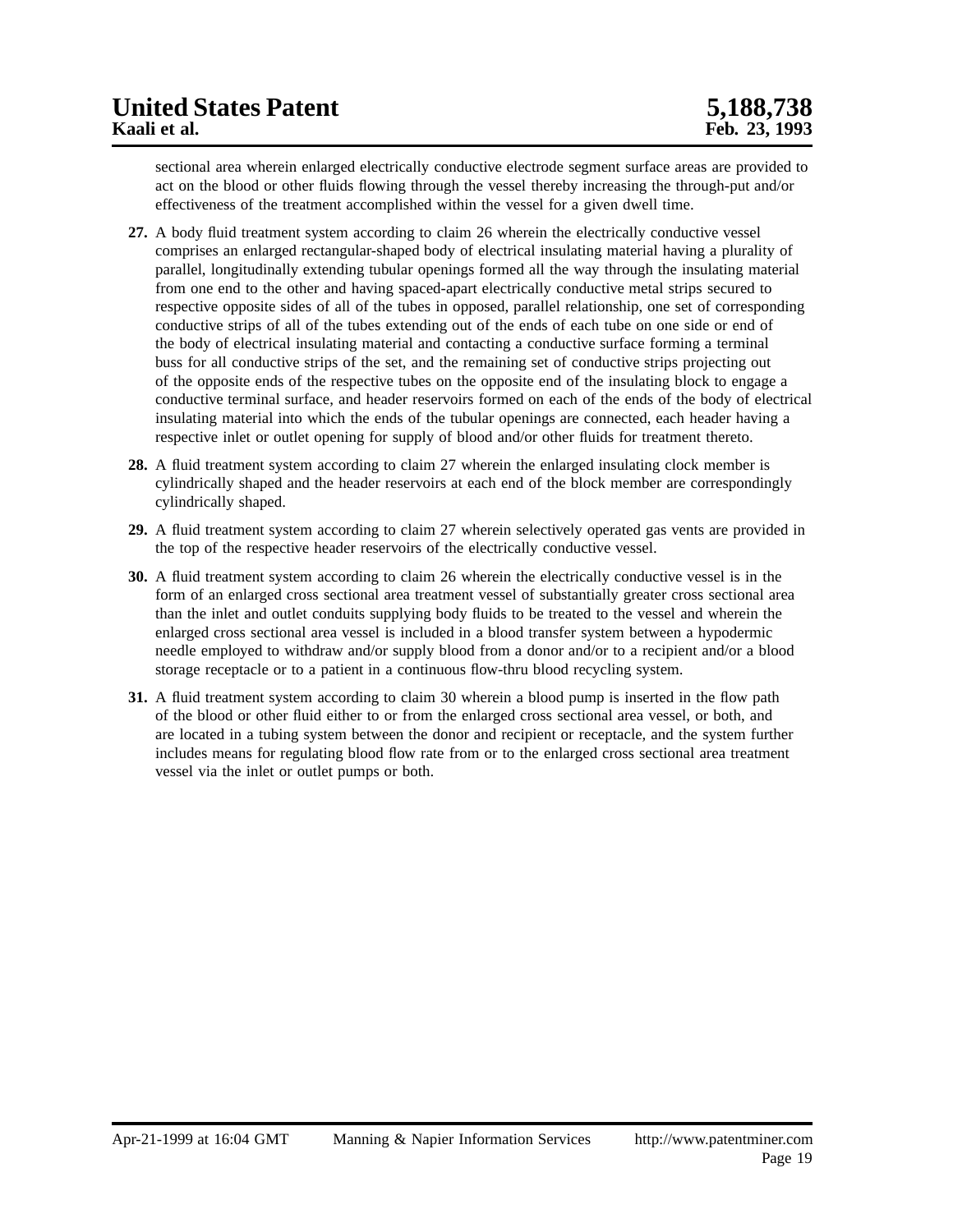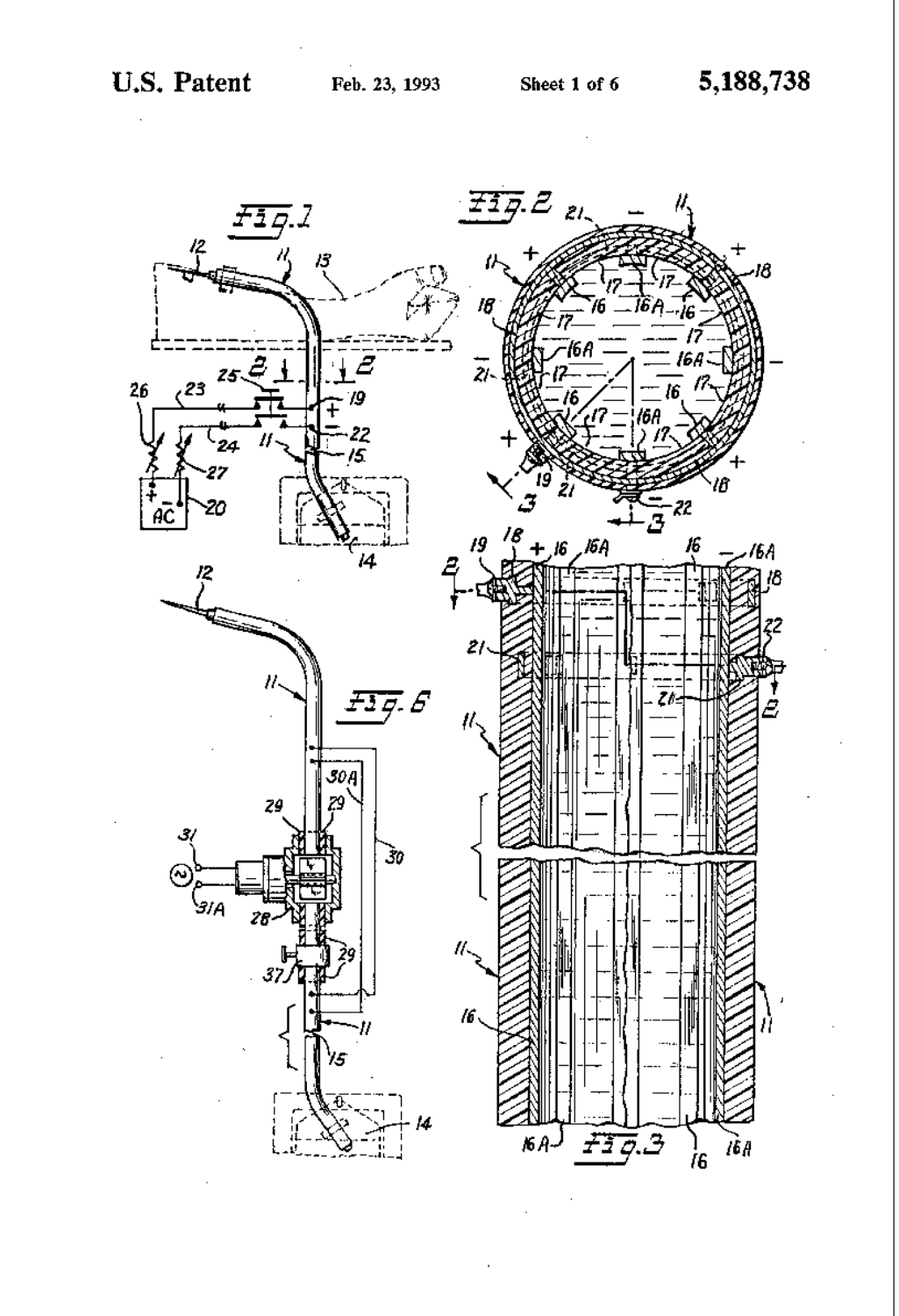

 $\mathcal{A}$ 



 $\bar{\mathbf{r}}$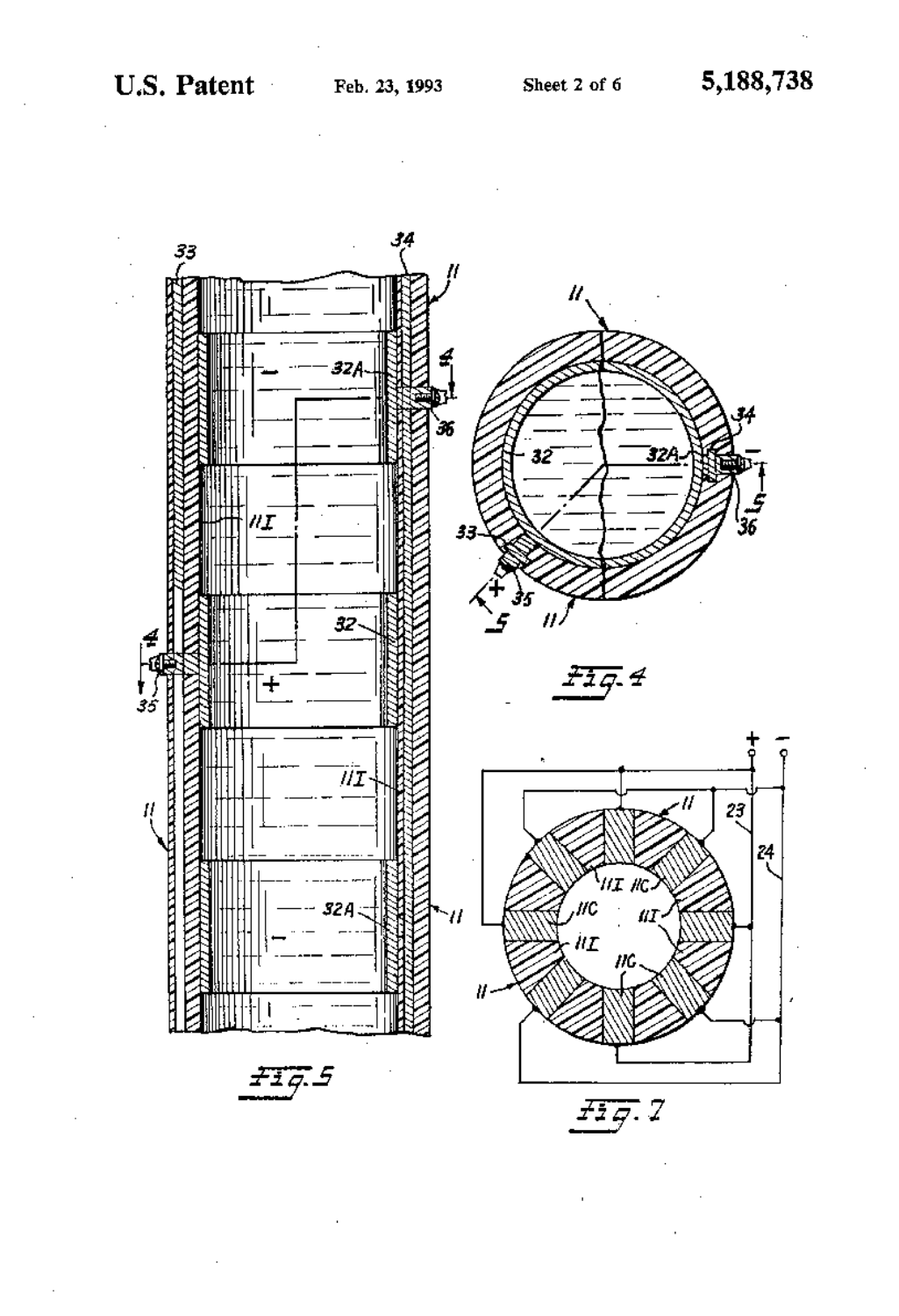÷,









 $\epsilon$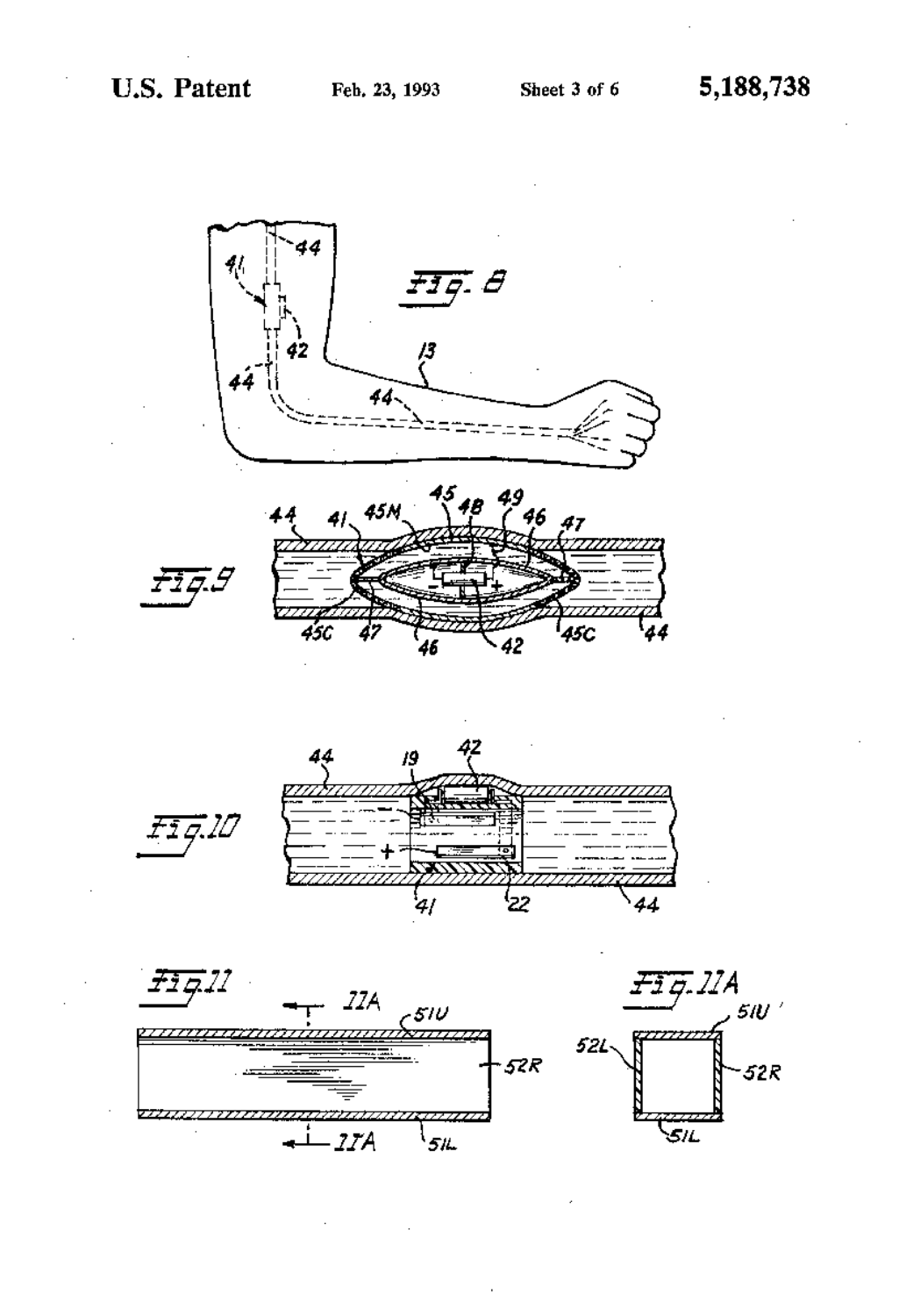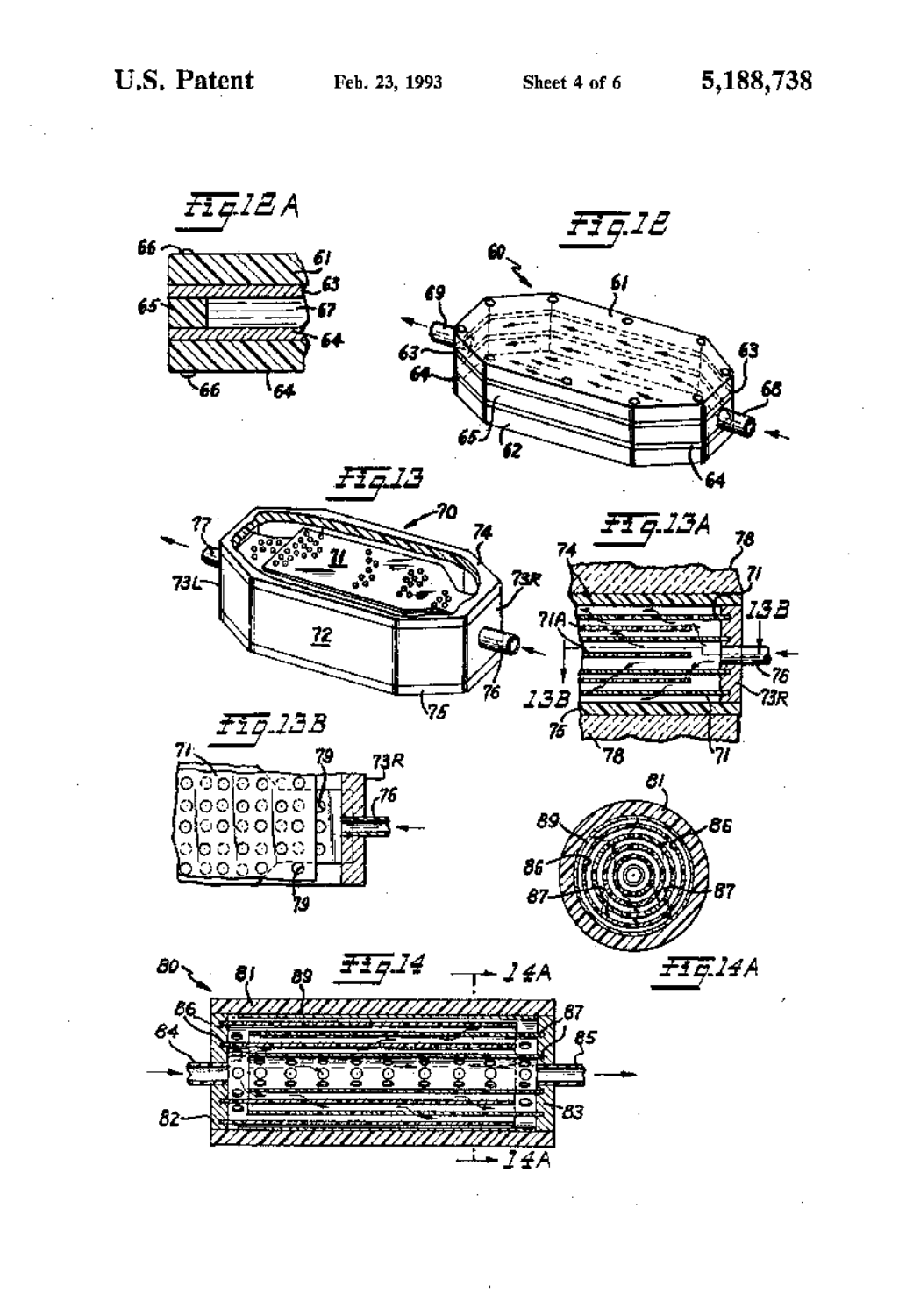